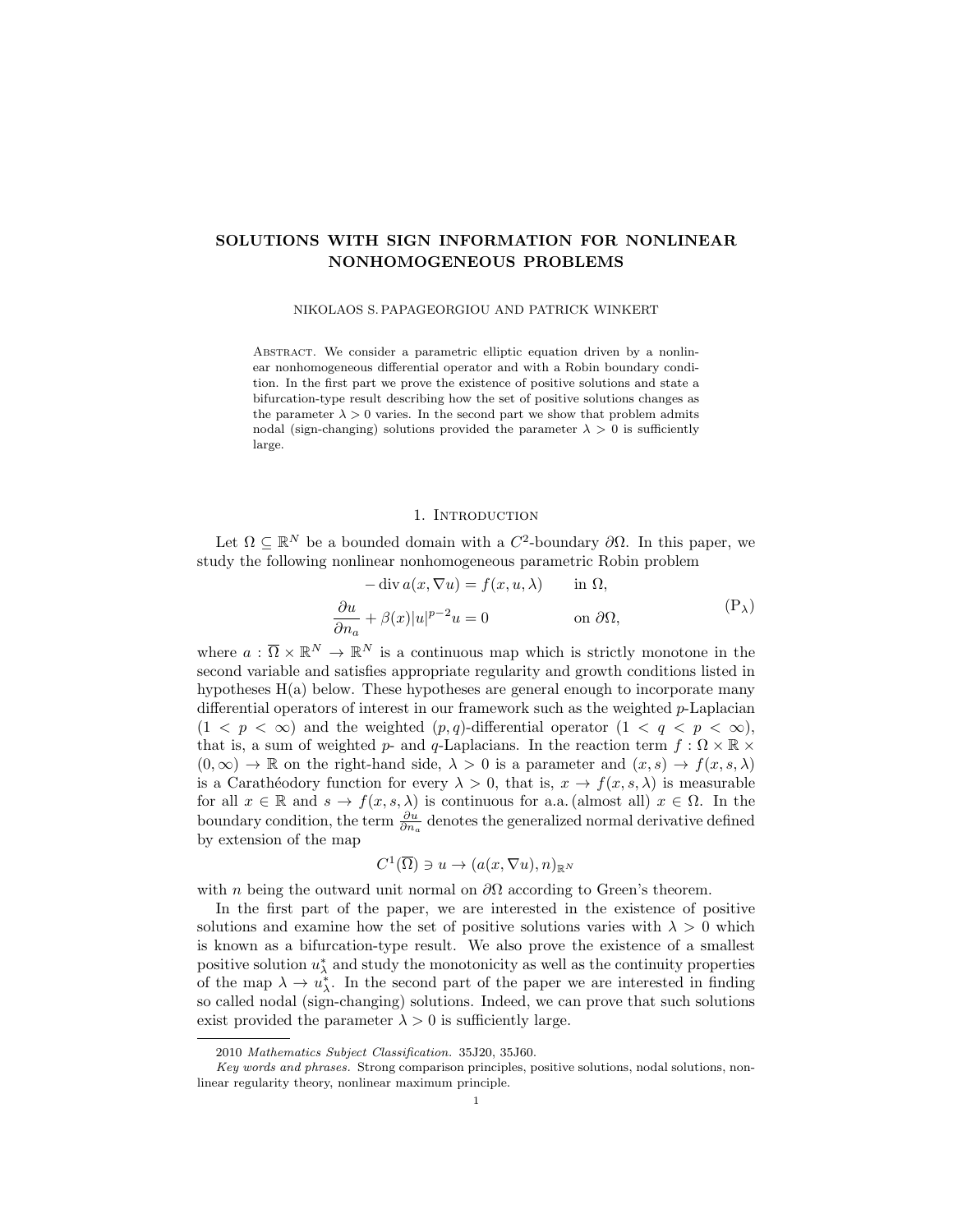In the past such problems were investigated primarily in the context of Dirichlet problems and usually for equations with competing nonlinearities which are called "concave-convex problems". We mention the works of Ambrosetti-Brezis-Cerami  $[2]$ , Brock-Iturriaga-Ubilla  $[5]$ , García Azorero-Peral Alonso-Manfredi  $[9]$ , Gasiński-Papageorgiou [\[11\]](#page-22-3), Guo [\[13\]](#page-23-0), Guo-Zhang [\[14\]](#page-23-1), Takeuchi [\[22\]](#page-23-2). For the Neumann problem there is the work of Cardinali-Papageorgiou-Rubbioni [\[6\]](#page-22-4) for logistic equations while there is a recent work of Fragnelli-Mugnai-Papageorgiou [\[8\]](#page-22-5) for a class of nonlinear parametric Robin problems driven by the p-Laplacian.

Our approach is variational based on the critical point theory. We also make use of critical groups in order to distinguish between solutions. In the next section we recall the main analytical tools which we will use in the sequel.

#### 2. Preliminaries

Let X be a Banach space and let  $X^*$  be its topological dual while  $\langle \cdot, \cdot \rangle$  denotes the duality brackets to the pair  $(X^*, X)$ . Given  $\varphi \in C^1(X, \mathbb{R})$  we say that  $\varphi$ satisfies the Palais-Smale condition, the PS-condition for short, if every sequence  $(u_n)_{n\geq 1}\subseteq X$  such that  $(\varphi(u_n))_{n\geq 1}\subseteq \mathbb{R}$  is bounded and such that  $\varphi'(u_n)\to 0$  in  $X^*$  as  $n \to \infty$ , admits a strongly convergent subsequence.

This compactness-type condition on the functional  $\varphi$  leads to a deformation theorem from which one can derive the minimax theory for the critical values of  $\varphi$ . A central result of this theory is the so-called mountain pass theorem due to Ambrosetti-Rabinowitz [\[3\]](#page-22-6) which we recall next.

<span id="page-1-0"></span>**Theorem 2.1.** Let  $\varphi \in C^1(X,\mathbb{R})$  be a functional satisfying the PS-condition and let  $u_1, u_2 \in X, \|u_2 - u_1\|_X > \rho > 0,$ 

$$
\max{\{\varphi(u_1), \varphi(u_2)\}} < \inf{\{\varphi(u) : \|u - u_1\|_X = \rho\}} =: m_\rho
$$

and  $c = \inf_{\gamma \in \Gamma} \max_{0 \le t \le 1} \varphi(\gamma(t))$  with  $\Gamma = \{ \gamma \in C([0,1], X) : \gamma(0) = u_1, \gamma(1) =$  $u_2$ . Then  $c \geq m_\rho$  with c being a critical value of  $\varphi$ .

We denote by  $W^{1,p}(\Omega)$  for  $1 < p < \infty$  the usual Sobolev space equipped with the norm

$$
||u||_{1,p} = \left[||u||_p^p + ||\nabla u||_p^p\right]^{\frac{1}{p}}
$$
 for  $u \in W^{1,p}(\Omega)$ 

where  $\|\cdot\|_p$  denotes the norm of  $L^p(\Omega)$ , resp.  $L^p(\Omega,\mathbb{R}^N)$ . It is well-known that  $W^{1,p}(\Omega)$  is a separable, reflexive Banach space. The boundary Lebesgue space is denoted by  $L^q(\partial\Omega)$  for  $1 \leq q \leq \infty$ .

In addition to the Sobolev space  $W^{1,p}(\Omega)$  we will also use the ordered Banach space  $C^1(\overline{\Omega})$  and its positive cone

$$
C^{1}(\overline{\Omega})_{+} = \Big\{ u \in C^{1}(\overline{\Omega}) : u(x) \ge 0 \text{ for all } x \in \overline{\Omega} \Big\}.
$$

This cone has a nonempty interior containing the open set

$$
D_{+} = \left\{ u \in C^{1}(\overline{\Omega})_{+} : u(x) > 0 \text{ for all } x \in \overline{\Omega} \right\}
$$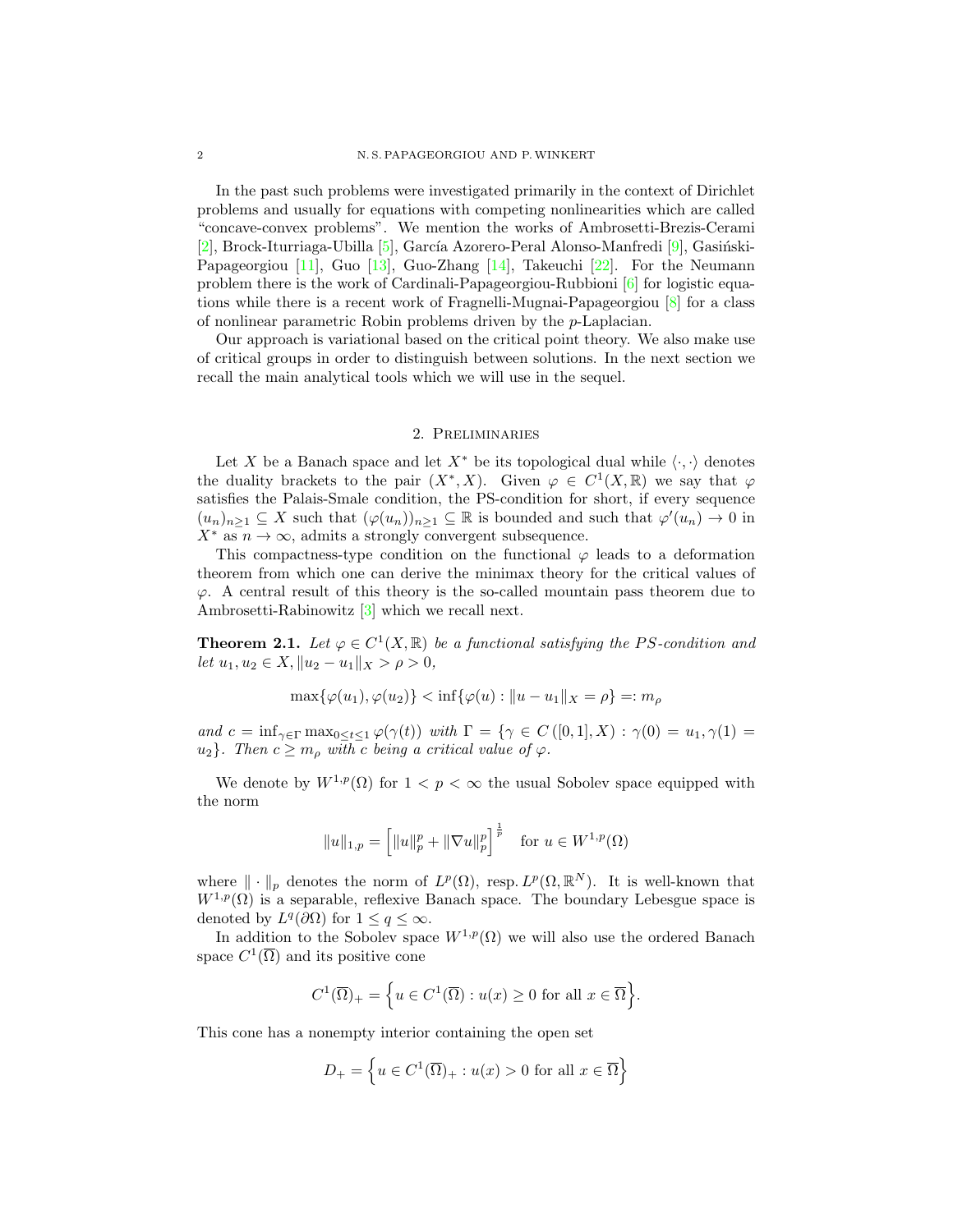and

$$
\text{int}\left(C^1(\overline{\Omega})_+\right) = \hat{D}_+ = \left\{ u \in C^1(\overline{\Omega})_+ : u(x) > 0 \text{ for all } x \in \Omega, \right\}
$$

$$
\frac{\partial u}{\partial n}\Big|_{\partial\Omega \cap u^{-1}(0)} < 0 \text{ if } \partial\Omega \cap u^{-1}(0) \neq \emptyset \right\}.
$$

Evidently, we have  $D_+ \subseteq \hat{D}_+$ .

The norm of  $\mathbb{R}^N$  is denoted by  $\|\cdot\|_{\mathbb{R}^N}$  and  $(\cdot, \cdot)_{\mathbb{R}^N}$  stands for the inner product in  $\mathbb{R}^N$ . For  $s \in \mathbb{R}$ , we set  $s^{\pm} = \max\{\pm s, 0\}$  and for  $u \in W^{1,p}(\Omega)$  we define  $u^{\pm}(\cdot) = u(\cdot)^{\pm}$ . It is well known that

$$
u^{\pm} \in W^{1,p}(\Omega), \quad |u| = u^{+} + u^{-}, \quad u = u^{+} - u^{-}.
$$

For  $u, v \in W^{1,p}(\Omega)$  with  $u \leq v$  we denote by  $[u, v]$  the order interval defined by the two Sobolev functions, that is,

$$
[u, v] = \{ h \in W^{1, p}(\Omega) : u(x) \le h(x) \le v(x) \text{ for a.a. } x \in \Omega \}.
$$

By  $|\cdot|_N$  we denote the Lebesgue measure on  $\mathbb{R}^N$ . On the boundary  $\partial\Omega$  we consider the  $(N-1)$ -dimensional Hausdorff (surface) measure  $\sigma$ . Having this measure, we can define in the usual way the boundary Lebesgue spaces  $L^q(\partial\Omega)$  for  $1 \leq q \leq \infty$ . From the theory of Sobolev spaces we know that there exists a unique linear, continuous map  $\gamma_0: W^{1,p}(\Omega) \to L^{p_*}(\partial\Omega)$  with

$$
p_* = \begin{cases} \frac{(N-1)p}{N-p} & \text{if } p < N, \\ \text{any } q \in [1, \infty) & \text{if } p \ge N. \end{cases}
$$

called the trace map such that

$$
\gamma_0(u) = u|_{\partial\Omega}
$$
 for all  $u \in W^{1,p}(\Omega) \cap C(\overline{\Omega})$ .

The trace map gives meaning to the notion of boundary values for an arbitrary Sobolev function. Furthermore, the trace map  $\gamma_0$  is compact into  $L^q(\partial\Omega)$  for all  $q < p_*$ . Moreover it holds

$$
\ker \gamma_0 = W_0^{1,p}(\Omega) \quad \text{and} \quad \lim \gamma_0 = W^{\frac{1}{p'},p}(\partial \Omega) \quad \text{for } \frac{1}{p'} + \frac{1}{p} = 1.
$$

In what follows, for the sake of notational simplicity we drop the usage of the trace operator  $\gamma_0$ . All restrictions of Sobolev functions on  $\partial\Omega$  are understood in the sense of traces.

Now let us introduce the hypotheses on the map  $a: \overline{\Omega} \times \mathbb{R}^N \to \mathbb{R}^N$  involved in the definition of the differential operator. So, let  $\theta \in C^1(0,\infty)$  be a function such that

<span id="page-2-0"></span>
$$
0 < \hat{c}_0 \le \frac{t\vartheta'(t)}{\vartheta(t)} \le c_0 \quad \text{and} \quad c_1 t^{p-1} \le \vartheta(t) \le c_2 \left( t^{\tau - 1} + t^{p-1} \right) \tag{2.1}
$$

for all  $t > 0$ , with some constants  $\hat{c}_0, c_0, c_1, c_2 > 0$  and for  $1 \leq \tau < p < \infty$ . The hypotheses on  $a: \overline{\Omega} \times \mathbb{R}^N \to \mathbb{R}^N$  read as follows.

H(a):  $a(x,\xi) = a_0(x, \|\xi\|_{\mathbb{R}^N})\xi$  with  $a_0 \in C(\overline{\Omega} \times \mathbb{R}_+)$  for all  $\xi \in \mathbb{R}^N$  where  $\mathbb{R}_+$  $[0, +\infty)$  and with  $a_0(x, t) > 0$  for all  $x \in \overline{\Omega}$ , for all  $t > 0$  and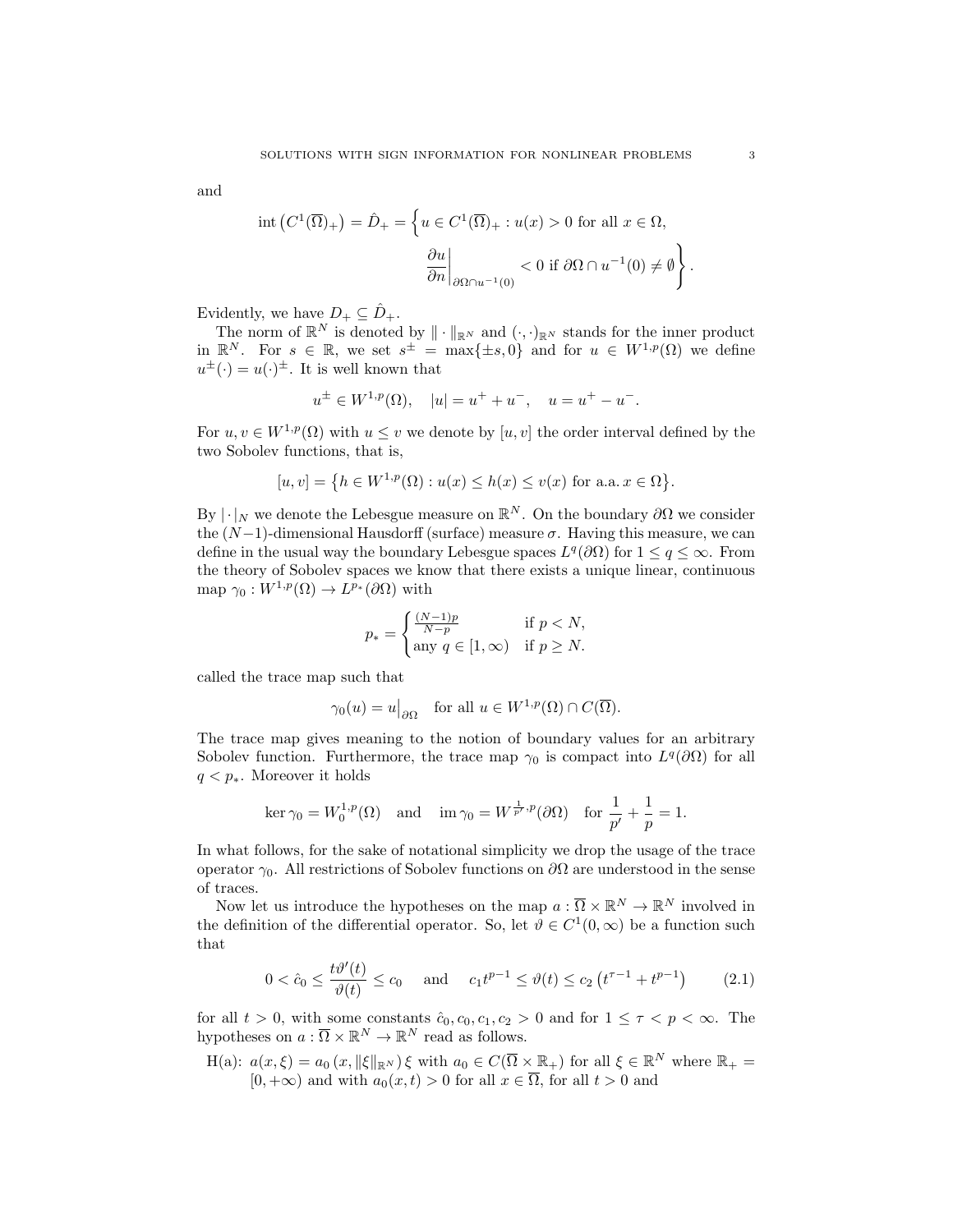(i)  $a_0 \in C^1(\overline{\Omega} \times (0,\infty))$ ,  $t \to ta_0(x,t)$  is strictly increasing in  $(0,\infty)$ ,  $\lim_{t\to 0^+} ta_0(x,t) = 0$  for all  $x \in \overline{\Omega}$  and

$$
\lim_{t \to 0^+} \frac{ta'_0(x,t)}{a_0(x,t)} = c > -1 \quad \text{for all } x \in \overline{\Omega};
$$

- (ii)  $\|\nabla_{\xi}a(x,\xi)\|_{\mathbb{R}^N} \leq c_3 \frac{\vartheta(\|\xi\|_{\mathbb{R}^N})}{\|\xi\|}$  $\frac{(\|\zeta\|_{\mathbb{R}^N})}{\|\zeta\|_{\mathbb{R}^N}}$  for all  $x \in \overline{\Omega}$ , for all  $\xi \in \mathbb{R}^N \setminus \{0\}$  and for some  $c_3 > 0$ ;
- (iii)  $(\nabla_{\xi}a(x,\xi)y,y)_{\mathbb{R}^N}\geq \frac{\vartheta(\|\xi\|_{\mathbb{R}^N})}{\|\xi\|_{\mathbb{R}^N}}$  $\frac{\langle ||\xi||_{\mathbb{R}^N}}{\|\xi\|_{\mathbb{R}^N}} ||y||_{\mathbb{R}^N}^2$  for all  $x \in \overline{\Omega}$ , for all  $\xi \in \mathbb{R}^N \setminus \{0\}$ and for all  $y \in \mathbb{R}^N$ ;
- (iv) there exists  $\delta \in (0,1)$  such that

$$
\|\nabla_x a_0(x,t)\|_{\mathbb{R}^N} \le c_4 (1+|\ln \delta|) a_0(x,t)
$$

for all  $x \in \overline{\Omega}$ , for all  $t \in [\delta, 1]$  and for some  $c_4 > 0$ .

**Remark 2.2.** These conditions on the map  $a : \overline{\Omega} \times \mathbb{R}^N \to \mathbb{R}^N$  are designed in order to use the nonlinear regularity theory of Lieberman [\[16\]](#page-23-3) and the nonlinear maximum principle of Zhang [\[25\]](#page-23-4). If we set

<span id="page-3-0"></span>
$$
G_0(x,t) = \int_0^t a_0(x,s)sds,
$$

then  $G_0 \in C^1(\overline{\Omega} \times \mathbb{R}_+)$  and the function  $G_0(x, \cdot)$  is increasing and strictly convex for all  $x \in \overline{\Omega}$ . We set  $G(x,\xi) = G_0(x, \|\xi\|_{\mathbb{R}^N})$  for all  $(x,\xi) \in \overline{\Omega} \times \mathbb{R}^N$  and obtain that  $G \in C^1(\overline{\Omega} \times \mathbb{R}^N)$  and that the function  $\xi \to G(x,\xi)$  is convex. Moreover, we easily derive that

$$
\nabla_{\xi} G(x,\xi) = (G_0)'_t(x,\|\xi\|_{\mathbb{R}^N}) \frac{\xi}{\|\xi\|_{\mathbb{R}^N}} = a_0(x,\|\xi\|_{\mathbb{R}^N})\xi = a(x,\xi)
$$

for all  $\xi \in \mathbb{R}^N \setminus \{0\}$  and  $\nabla_{\xi} G(x, 0) = 0$ . So,  $G(x, \cdot)$  is the primitive of  $a(x, \cdot)$ . This fact, the convexity of  $G(x, \cdot)$  and since  $G(x, 0) = 0$  for all  $x \in \overline{\Omega}$  imply that

$$
G(x,\xi) \le (a(x,\xi),\xi)_{\mathbb{R}^N} \quad \text{for all } (x,\xi) \in \overline{\Omega} \times \mathbb{R}^N. \tag{2.2}
$$

The next lemma summarizes the main properties of  $a: \overline{\Omega} \times \mathbb{R}^N \to \mathbb{R}^N$ . The result is an easy consequence of  $(2.1)$  and the hypotheses  $H(a)(i)$ , (ii), (iii).

<span id="page-3-1"></span>**Lemma 2.3.** If hypotheses  $H(a)(i)$ –(iii) are satisfied, the the following hold:

- (i)  $a \in C(\overline{\Omega} \times \mathbb{R}^N, \mathbb{R}^N) \cap C^1(\overline{\Omega} \times (\mathbb{R}^N \setminus \{0\}), \mathbb{R}^N)$  and the map  $\xi \to a(x, \xi)$  is continuous and strictly monotone and so maximal monotone as well for all  $x \in \overline{\Omega}$ :
- $\|u\|_{\mathbb{R}^N}\leq c_5\left(1+\|\xi\|_{\mathbb{R}^N}^{p-1}\right)$  for all  $x\in\overline{\Omega}$ , for all  $\xi\in\mathbb{R}^N$  and for some  $c_5 > 0;$
- (iii)  $(a(x,\xi),\xi)_{\mathbb{R}^N}\geq \frac{c_1}{p-1}\|\xi\|_{\mathbb{R}^N}^p$  for all  $x\in\overline{\Omega}$  and for all  $\xi\in\mathbb{R}^N$ .

From this lemma along with [\(2.2\)](#page-3-0) we easily deduce the following growth estimates for the primitive  $G(x, \cdot)$ .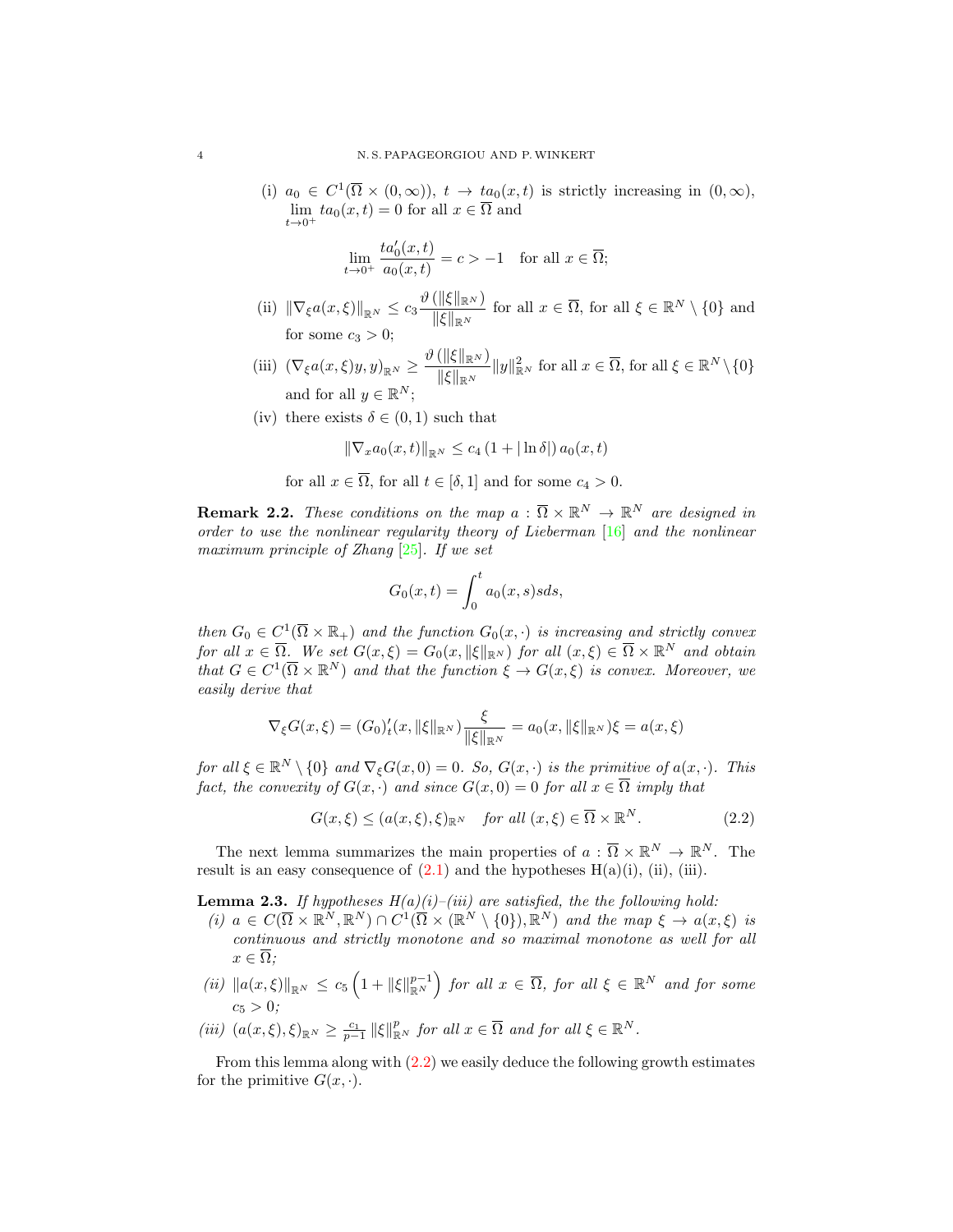<span id="page-4-0"></span>Corollary 2.4. If hypotheses  $H(a)(i)$ –(iii) hold, then

$$
\frac{c_1}{p(p-1)} ||\xi||_{\mathbb{R}^N}^p \le G(x,\xi) \le c_6 \left(1 + ||\xi||_{\mathbb{R}^N}^p\right)
$$

for all  $x \in \overline{\Omega}$ , for all  $\xi \in \mathbb{R}^N$  and for some  $c_6 > 0$ .

**Example 2.5.** Let  $\hat{a} \in C^1(\overline{\Omega})$  be such that

$$
0<\eta_0\leq \hat{a}(x)\leq \eta_1 \quad \text{and} \quad 0<\eta_0\leq \|\nabla \hat{a}(x)\|_{\mathbb{R}^N}\leq \eta_1 \quad \text{for all } x\in \overline{\Omega}.
$$

We consider the following maps:

$$
a_1(x, y) = \hat{a}(x) \|y\|_{\mathbb{R}^N}^{p-2} y \quad with \ 1 < p < \infty,
$$
\n
$$
a_2(x, y) = \hat{a}(x) \|y\|_{\mathbb{R}^N}^{p-2} y + \|y\|_{\mathbb{R}^N}^{q-2} y \quad with \ 1 < q < p < \infty,
$$
\n
$$
a_3(x, y) = \hat{a}(x) \left(1 + \|y\|_{\mathbb{R}^N}^2\right)^{\frac{p-2}{2}} y \quad with \ 1 < p < \infty.
$$

These maps satisfy hypotheses  $H(a)$ . The map  $a_1$  corresponds to a weighted version of the p-Laplacian

$$
\operatorname{div}\left(\hat{a}(x)\|\nabla u\|_{\mathbb{R}^N}^{p-2}\nabla u\right) \quad \text{for all } u \in W^{1,p}(\Omega)
$$

while the map  $a_2$  corresponds to a weighted  $(p, q)$ -Laplacian given by

$$
\operatorname{div}\left(\hat{a}(x)\|\nabla u\|_{\mathbb{R}^N}^{p-2}\nabla u\right) + \Delta_q u \quad \text{for all } u \in W^{1,p}(\Omega).
$$

Now, let  $A: W^{1,p}(\Omega) \to W^{1,p}(\Omega)^*$  be the nonlinear map defined by

$$
\langle A(u), h \rangle = \int_{\Omega} \left( a(x, \nabla u), \nabla h \right)_{\mathbb{R}^N} dx \quad \text{for all } u, h \in W_0^{1, p}(\Omega).
$$

Hypotheses  $H(a)$  imply that A is continuous, monotone, hence maximal monotone as well.

Consider now a Carathéodory function  $f_0 : \Omega \times \mathbb{R} \to \mathbb{R}$  such that

$$
|f_0(x, s)| \le a_0(x) \left(1 + |s|^{r-1}\right)
$$
 for a.a.  $x \in \Omega$  and for all  $x \in \mathbb{R}$ 

with  $a_0 \in L^{\infty}(\Omega)$  and  $1 \le r \le p^*$ , where  $p^*$  denotes the critical Sobolev exponent given by

$$
p^* = \begin{cases} \frac{Np}{N-p} & \text{if } p < N, \\ +\infty & \text{if } N \le p. \end{cases}
$$

We set  $F_0(x, s) = \int_0^s f_0(x, t)dt$  and consider the C<sup>1</sup>-functional  $\varphi_0: W^{1, p}(\Omega) \to \mathbb{R}$ defined by

$$
\varphi_0(u) = \int_{\Omega} G(x, \nabla u) dx + \frac{1}{p} \int_{\partial \Omega} \beta(x) |u|^p d\sigma - \int_{\Omega} F_0(x, u) dx.
$$

From Papageorgiou-Rădulescu  $[19]$  we have the following result.

<span id="page-4-1"></span>**Proposition 2.6.** Let the assumptions in  $H(a)(i)$ –(iii) be satisfied. If  $u_0 \in W^{1,p}(\Omega)$ is a local  $C^1(\overline{\Omega})$ -minimizer of  $\varphi_0$ , that is, there exists  $\rho_0 > 0$  such that

$$
\varphi_0(u_0) \le \varphi_0(u_0 + h) \quad \text{for all } h \in C^1(\overline{\Omega}) \text{ with } ||h||_{C^1(\overline{\Omega})} \le \rho_0,
$$

then  $u_0 \in C^{1,\alpha}(\overline{\Omega})$  for some  $\alpha \in (0,1)$  and  $u_0$  is a local  $W^{1,p}(\Omega)$ -minimizer of  $\varphi_0$ , that is, there exists  $\rho_1 > 0$  such that

$$
\varphi_0(u_0) \leq \varphi_0(u_0 + h) \quad \text{for all } h \in W^{1,p}(\Omega) \text{ with } ||h||_{1,p} \leq \rho_1.
$$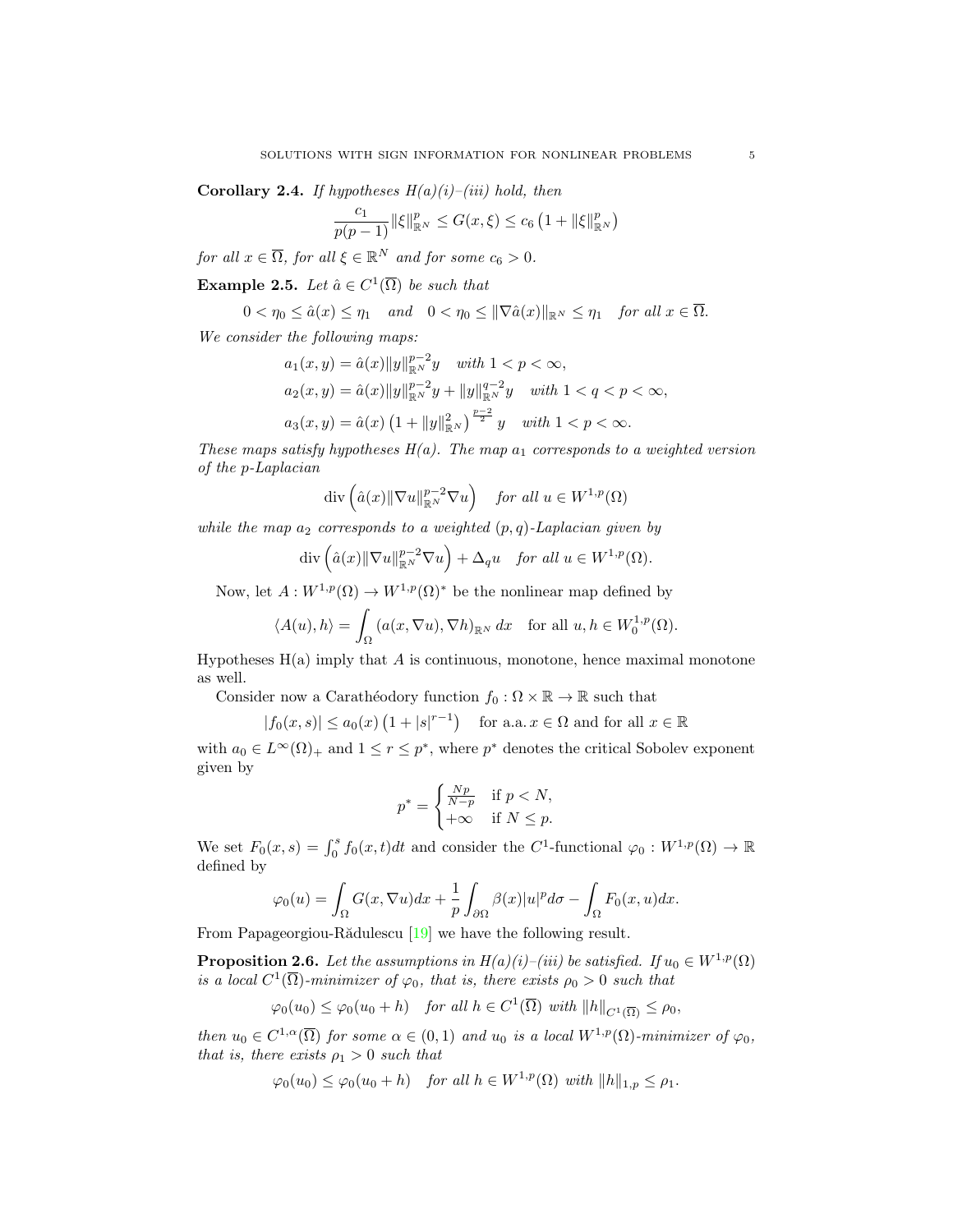The hypotheses on the boundary coefficient  $\beta$  are the following ones. H( $\beta$ ):  $\beta \in C^{0,\alpha}(\partial\Omega)$  for some  $\alpha \in (0,1)$  and  $\beta(x) > 0$  for all  $x \in \partial\Omega$ .

**Remark 2.7.** This hypothesis excludes the Neumann problem, that is,  $\beta \equiv 0$ , from our consideration. Indeed, as we will see in Section 3, the Neumann problem does not have positive solutions for any  $\lambda > 0$ . The requirement that  $\beta(x) > 0$  for all  $x \in \partial\Omega$  is in order to use the strong comparison principles, see Propositions [2.9](#page-6-0) and [2.10.](#page-6-1)

The next result will be useful in obtaining a priori estimates. It extends a corresponding result of Zeidler [\[24,](#page-23-6) p. 1033].

<span id="page-5-5"></span>**Proposition 2.8.** If  $\beta \in L^{\infty}(\partial \Omega)$ ,  $\beta(x) \geq 0$   $\sigma$ -a.e. on  $\partial \Omega$  and  $\beta \not\equiv 0$ , then

$$
u \to |u|_{1,p} = \|\nabla u\|_p + \left(\int_{\partial\Omega} \beta(x)|u|^q d\sigma\right)^{\frac{1}{q}}
$$

with  $1 \leq q \leq \frac{(N-1)p}{N-p}$  $\frac{N-1)p}{N-p}$  if  $N>p$  and  $1\leq q<\infty$  if  $p\geq N$ , is an equivalent norm on  $W^{1,p}(\Omega)$ .

Proof. Taking the continuity of the trace map into account, we have for every  $u \in W^{1,p}(\Omega)$ 

$$
|u|_{1,p} \leq \|\nabla u\|_p + \|\beta\|_{L^\infty(\partial\Omega)} \|\gamma_0(u)\|_{L^q(\partial\Omega)} \leq \|\nabla u\|_p + \|\beta\|_{L^\infty(\partial\Omega)} \|\gamma_0\|_{L^r} \|u\|_{1,p}
$$

for some  $c_7 > 0$  where  $\|\gamma_0\|_L$  denotes the operator norm of  $\gamma_0$ . This gives

$$
|u|_{1,p} \le c_8 \|u\|_{1,p} \quad \text{for some } c_8 > 0. \tag{2.3}
$$

Next we show that

$$
||u||_q \le c_9 |u|_{1,p} \quad \text{for some } c_9 > 0. \tag{2.4}
$$

Arguing by contradiction, suppose that  $(2.4)$  is not true. Then there exists a sequence  ${u_n}_{n \geq 1} \subseteq W^{1,p}(\Omega)$  such that  $||u_n||_q > n|u_n|$  for all  $n \in \mathbb{N}$ . Let  $y_n = \frac{u_n}{||u_n||_q}$ for all  $n \in \mathbb{N}$ . Then  $||y_n||_q = 1$  for all  $n \ge 1$  and we have

<span id="page-5-4"></span><span id="page-5-2"></span><span id="page-5-1"></span><span id="page-5-0"></span>
$$
\frac{1}{n} > |y_n|_{1,p},\tag{2.5}
$$

which shows that  $|y_n|_{1,p} \to 0$  as  $n \to \infty$ . Recall that  $u \to \|\nabla u\|_p + \|u\|_q$  is an equivalent norm on  $W^{1,p}(\Omega)$ , see, for example, Gasiński-Papageorgiou [\[10,](#page-22-7) Theorem 2.5.24, p. 227]. So, it follows that  $\{y_n\}_{n\geq 1} \subseteq W^{1,p}(\Omega)$  is bounded. Hence we may assume that

$$
y_n \stackrel{w}{\to} y
$$
 in  $W^{1,p}(\Omega)$  and  $y_n \to y$  in  $L^q(\Omega)$  and in  $L^q(\partial\Omega)$ . (2.6)

Here we have used the Rellich-Kondrachov theorem and the compactness of the trace map. From  $(2.5)$  and  $(2.6)$  we obtain

$$
\|\nabla y\|_{p} + \left(\int_{\partial\Omega} \beta(x)|y|^{q} d\sigma\right)^{\frac{1}{q}} \leq 0, \tag{2.7}
$$

which implies, due to H( $\beta$ ), that  $y \equiv \xi \in \mathbb{R}$ . From [\(2.7\)](#page-5-3) and hypothesis H( $\beta$ ) it follows that

<span id="page-5-3"></span>
$$
0 < |\xi| \left( \int_{\Omega} \beta(x) d\sigma \right)^{\frac{1}{q}} \leq 0,
$$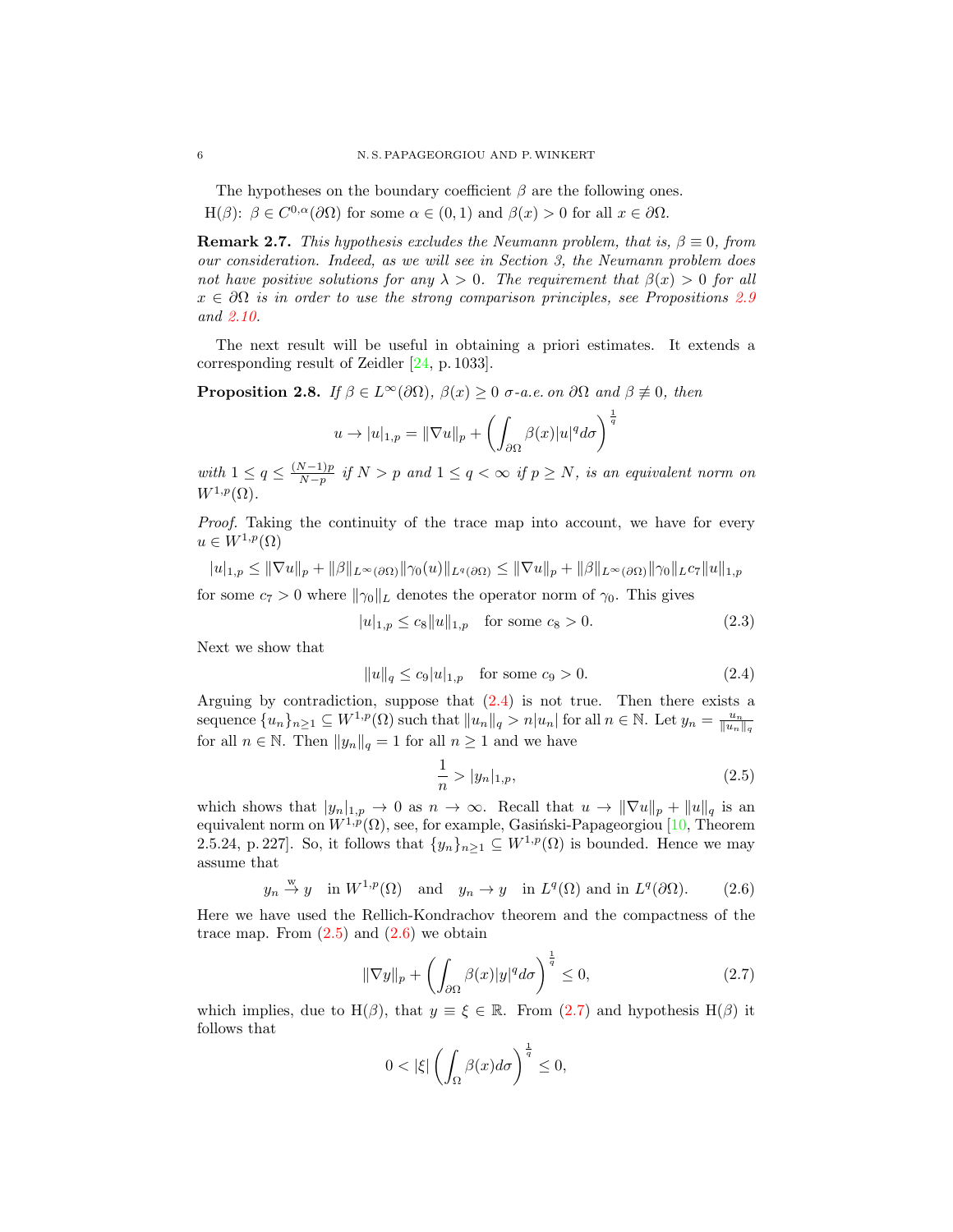a contradiction. Therefore, [\(2.4\)](#page-5-0) is true and we have

$$
||u||_{1,p} \le c_{10} |u|_{1,p}
$$
 for some  $c_{10} > 0$  and for all  $u \in W^{1,p}(\Omega)$ . (2.8)

From [\(2.3\)](#page-5-4) and [\(2.8\)](#page-6-2) we conclude that  $|\cdot|_{1,p}$  is an equivalent norm on  $W^{1,p}(\Omega)$ .  $\square$ 

It is well known that it is difficult to have strong comparison principles for nonlinear equations. We refer to the works of Arcoya-Ruiz  $[4]$  and Cuesta-Takáč [\[7\]](#page-22-9) who proved such results for Dirichlet problems. The result of Arcoya-Ruiz [\[4\]](#page-22-8) was extended to Robin problems by Fragnelli-Mugnai-Papageorgiou [\[8\]](#page-22-5). We recall their result for future use.

Let  $h_1, h_2 \in L^{\infty}(\Omega)$ . We write  $h_1 \prec h_2$  if for every compact  $K \subseteq \Omega$  there exists  $\varepsilon = \varepsilon(K) > 0$  such that

<span id="page-6-2"></span>
$$
h_1(x) + \varepsilon \le h_2(x)
$$
 for a.a.  $x \in K$ .

Evidently, if  $h_1, h_2 \in C(\Omega)$  and  $h_1(x) < h_2(x)$  for all  $x \in \Omega$ , then  $h_1 \prec h_2$ . The strong comparison result of Fragnelli-Mugnai-Papageorgiou [\[8\]](#page-22-5) extends Proposition 6 of Arcoya-Ruiz [\[4\]](#page-22-8).

<span id="page-6-0"></span>**Proposition 2.9.** If hypotheses  $H(a)(i)$ , (ii), (iii) hold,  $\xi \in L^{\infty}(\Omega)_{+}$ ,  $h_1, h_2 \in$  $L^{\infty}(\Omega)$  with  $h_1 \prec h_2$ ,  $u \in C^1(\overline{\Omega}), u \neq 0, v \in D_+, u \leq v$  and they satisfy

$$
-\operatorname{div} a(x, \nabla u(x)) + \xi(x)|u(x)|^{p-2}u(x) = h_1(x) \quad \text{for a.a. } x \in \Omega,
$$
  

$$
-\operatorname{div} a(x, \nabla v(x)) + \xi(x)v(x)^{p-1} = h_2(x) \quad \text{for a.a. } x \in \Omega
$$

and  $\frac{\partial v}{\partial n}\big|_{\partial\Omega} < 0$ , then  $v - u \in \hat{D}_+$ .

The next strong comparison principle extends Theorem 2.1 of Cuesta-Takáč  $[7]$ .

<span id="page-6-1"></span>**Proposition 2.10.** If hypotheses  $H(a)(i)$ , (ii), (iii) hold,  $h_1, h_2 \in L^{\infty}(\Omega)$ ,  $h_1(x) \leq$  $h_2(x)$  for a.a.  $x \in \Omega$  and the inequality is strict on a set of positive measure and  $u, v \in C^1(\overline{\Omega})$  satisfy  $u \leq v$  on  $\Omega$  and

$$
-\operatorname{div} a(x, \nabla u(x)) = h_1(x) \quad \text{for a.a. } x \in \Omega, \quad \left. \frac{\partial u}{\partial n} \right|_{\partial \Omega} < 0,
$$
\n
$$
-\operatorname{div} a(x, \nabla v(x)) = h_2(x) \quad \text{for a.a. } x \in \Omega, \quad \left. \frac{\partial v}{\partial n} \right|_{\partial \Omega} < 0,
$$

then  $v - u \in \hat{D}_+$ .

*Proof.* From the hypotheses on the normal derivatives of u and v we see that for  $\delta > 0$  small enough we have

$$
\left|\nabla\big[(1-t)u(x)+tv(x)\big]\right| \ge \varepsilon > 0 \quad \text{for all } t \in [0,1] \text{ and for all } x \in \overline{\Omega}_{\delta},\qquad(2.9)
$$

where  $\overline{\Omega}_{\delta} = \{x \in \Omega : d(x, \partial \Omega) < \delta\}$ . Then from the hypotheses of the proposition we get

<span id="page-6-4"></span><span id="page-6-3"></span>
$$
-\operatorname{div}\left[a(x,\nabla v(x)) - a(x,\nabla u(x)\right] \ge 0 \quad \text{for a.a. } x \in \Omega. \tag{2.10}
$$

Let  $a = (a_k)_{k=1}^N$ . Then for  $k \in \{1, ..., N\}$ , by the mean value theorem, we obtain

$$
a_k(x,\xi) - a_k(x,\xi') = \sum_{k=1}^N \int_0^1 \frac{\partial a_k}{\partial y_m} (x,\xi' + t(\xi - \xi')) (\xi_m - \xi'_m) dt
$$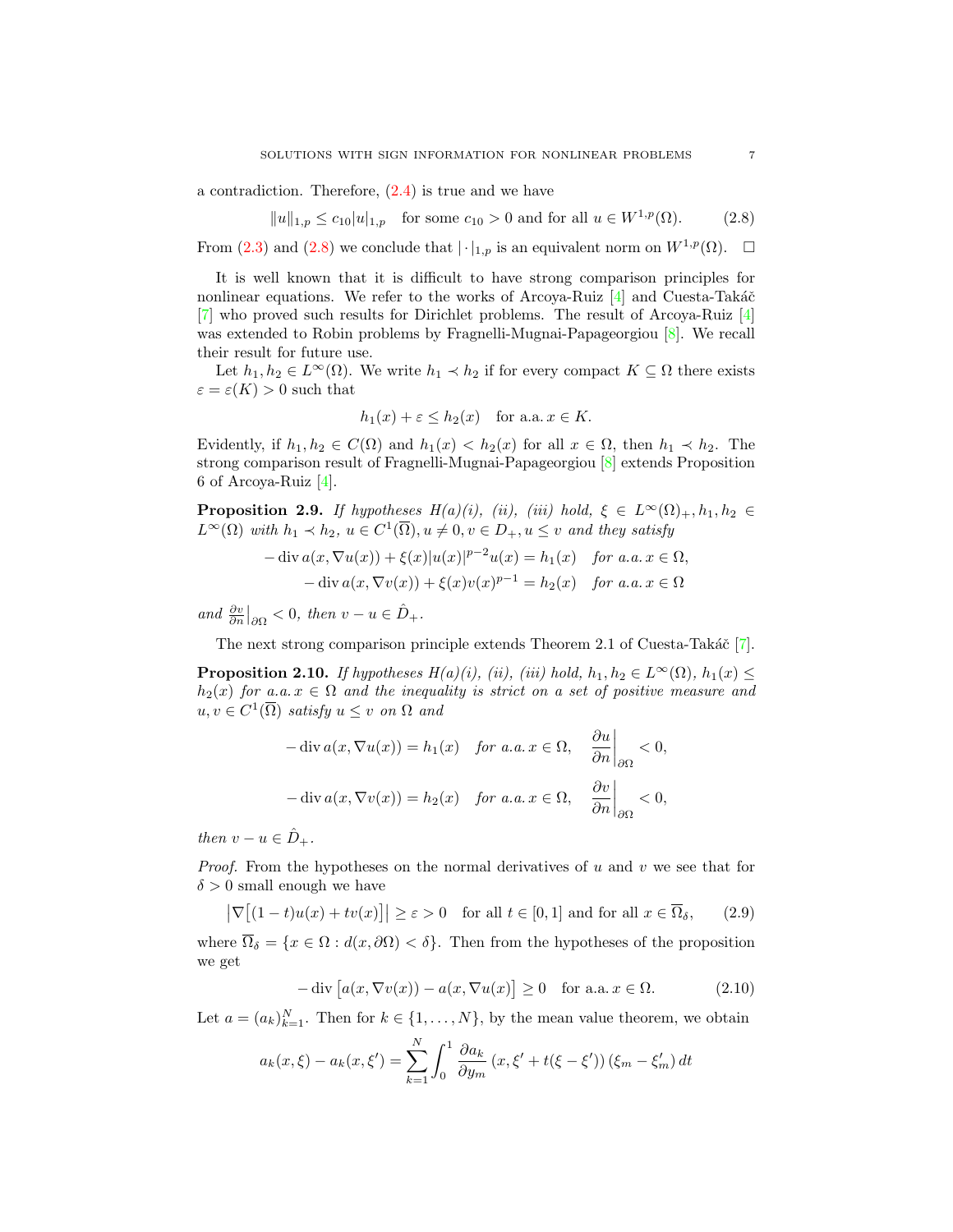for all  $\xi = (\xi_m)_{m=1}^N$  and  $\xi' = (\xi'_m)_{m=1}^N$ . On  $\Omega_\delta$  we define the following coefficients

$$
c_{k,m}(x) = \int_0^1 \frac{\partial a_k}{\partial y_m} (\nabla u(x) + t(\nabla v(x) - \nabla u(x))) dt.
$$

Using these coefficients we introduce the following second order differential operator

$$
L(w) = -\operatorname{div}\left(\sum_{m=1}^{N} c_{k,m}(x) \frac{\partial w}{\partial z_m}\right) \quad \text{for all } w \in W^{1,p}(\Omega_\delta).
$$

From  $(2.9)$  we see that the operator L is strictly elliptic and due to  $(2.10)$  one has

$$
L(v - u)(x) \ge 0 \quad \text{for a.a. } x \in \Omega_{\delta}.\tag{2.11}
$$

We will show that  $u \neq v$  on  $\Omega_{\delta}$ . Arguing by contradiction, suppose that  $u = v$  on  $\Omega_{\delta}$ . Since by hypotheses  $h_1 \neq h_2$ , we obtain  $h_1 \neq h_2$  on  $\Omega \setminus \Omega_{\delta}$ . Then we choose  $\vartheta \in W^{1,p}(\Omega)$  such that

<span id="page-7-3"></span><span id="page-7-0"></span>
$$
\vartheta > 0 \text{ on } \Omega \text{ and } \vartheta\big|_{\Omega \setminus \Omega_{\delta}} \equiv 1. \tag{2.12}
$$

In what follows we denote by  $\langle \cdot, \cdot \rangle_{\partial \Omega}$  the duality brackets for the pair

$$
\left(W^{-\frac{1}{p'},p'}(\partial\Omega),W^{\frac{1}{p'},p}(\partial\Omega)\right) \quad \text{with} \quad \frac{1}{p'}+\frac{1}{p}=1.
$$

Applying the nonlinear Green's identity, see, for example Gasinski-Papageorgiou [\[10,](#page-22-7) Theorem 2.4.53, p. 210], [\(2.12\)](#page-7-0) and the fact that  $u = v$  on  $\Omega_{\delta}$  give

$$
\int_{\Omega} h_1 \vartheta dx = \int_{\Omega} (a(x, \nabla u), \nabla \vartheta)_{\mathbb{R}^N} dx - \left\langle \frac{\partial u}{\partial n_a}, \vartheta \right\rangle_{\partial \Omega} \n= \int_{\Omega_{\delta}} (a(x, \nabla u), \nabla \vartheta)_{\mathbb{R}^N} - \left\langle \frac{\partial u}{\partial n_a}, \vartheta \right\rangle_{\partial \Omega} \n= \int_{\Omega_{\delta}} (a(x, \nabla v), \nabla \vartheta)_{\mathbb{R}^N} - \left\langle \frac{\partial v}{\partial n_a}, \vartheta \right\rangle_{\partial \Omega} \n= \int_{\Omega} h_2 \vartheta dx.
$$
\n(2.13)

But from  $(2.12)$  and since  $h_1 \neq h_2$  we see that

$$
\int_{\Omega} (h_2 - h_1) \vartheta dx > 0. \tag{2.14}
$$

Comparing [\(2.13\)](#page-7-1) and [\(2.14\)](#page-7-2) we reach a contradiction. Hence,  $u \neq v$  on  $\Omega_{\delta}$ . Then from [\(2.11\)](#page-7-3) and the strong maximum principle, see, for example Motreanu-Motreanu-Papageorgiou [\[17,](#page-23-7) Theorem 8.27, p. 217], we obtain

$$
(v-u)(x) > 0 \quad \text{for all } x \in \Omega, \quad \frac{\partial(v-u)}{\partial n}\bigg|_{\partial\Omega \cap (v-u)^{-1}(0)} < 0.
$$
  
Therefore,  $v-u \in \hat{D}_+$ .

Next, let us recall some basic definitions and facts about critical groups which will be used in the sequel. Let X be a Banach space and let  $(Y_1, Y_2)$  be a topological pair such that  $Y_2 \subseteq Y_1 \subseteq X$ . For every integer  $k \geq 0$  the term  $H_k(Y_1, Y_2)$  stands for the  $k = \text{relative singular homology group with integer coefficients. Recall that}$ 

$$
H_k(Y_1, Y_2) = \frac{Z_k(Y_1, Y_2)}{Z_k(Y_1, Y_2)}
$$
 for all  $k \in \mathbb{N}_0$ ,

<span id="page-7-2"></span><span id="page-7-1"></span>
$$
\sqcup
$$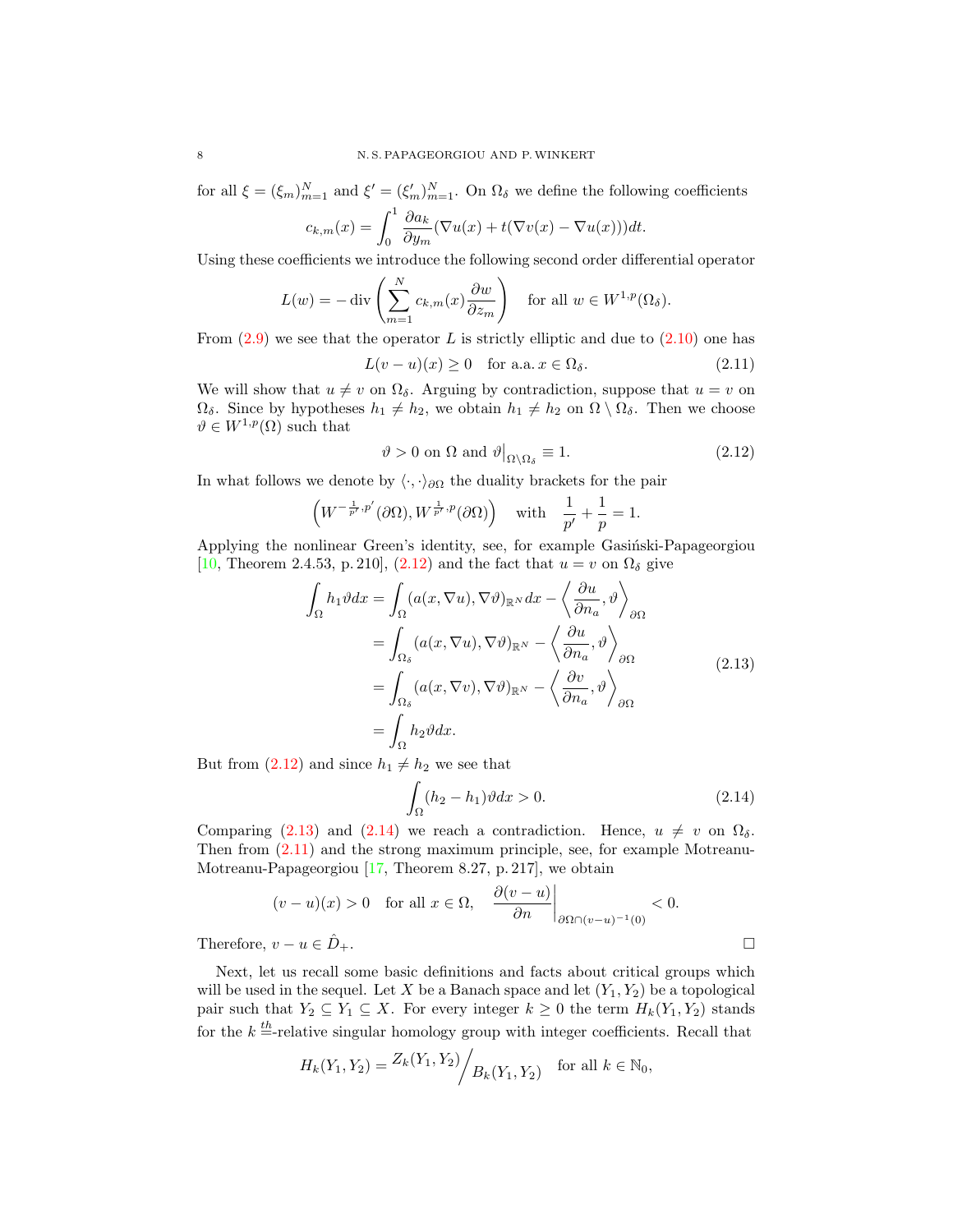where  $Z_k(Y_1, Y_2)$  is the group of relative singular k-cycles of  $Y_1$  mod  $Y_2$  (that is,  $Z_k(Y_1, Y_2) = \ker \partial_k$  with  $\partial_k$  being the boundary homomorphism) and  $B_k(Y_1, Y_2)$ is the group of relative singular k-boundaries of  $Y_1$  mod  $Y_2$  (that is,  $B_k(Y_1, Y_2)$  = im  $\partial_{k+1}$ ). We know that  $\partial_{k-1} \circ \partial_k = 0$  for all  $k \in \mathbb{N}$ , hence  $B_k(Y_1, Y_2) \subseteq Z_k(Y_1, Y_2)$ and so the quotient

$$
Z_k(Y_1, Y_2) / B_k(Y_1, Y_2)
$$

makes sense.

Given  $\varphi \in C^1(X)$  and  $c \in \mathbb{R}$ , we introduce the following sets:

 $\varphi^c = \{u \in X : \varphi(u) \leq c\}$  (the sublevel set of  $\varphi$  at c),  $K_{\varphi} = \{u \in X : \varphi'(u) = 0\}$  (the critical set of  $\varphi$ ),  $K_{\varphi}^{c} = \{u \in K_{\varphi} : \varphi(u) = c\}$  (the critical set of  $\varphi$  at the level c).

For every isolated critical point  $u \in K^c_\varphi$  the critical groups of  $\varphi$  at  $u \in K^c_\varphi$  are defined by

$$
C_k(\varphi, u) = H_k(\varphi^c \cap U, \varphi^c \cap U \setminus \{u\}) \quad \text{for all } k \ge 0,
$$

where U is a neighborhood of u such that  $K_{\varphi} \cap \varphi^c \cap U = \{u\}$ . The excision property of singular homology theory implies that the definition of critical groups above is independent of the particular choice of the neighborhood U.

#### 3. Positive Solutions

In this section we study the existence and multiplicity of the positive solutions as the parameter  $\lambda > 0$  varies.

The hypotheses on the reaction term  $f : \Omega \times \mathbb{R} \times (0, +\infty) \to \mathbb{R}$  are the following ones.

- $H(f): f : \Omega \times \mathbb{R} \times (0, +\infty) \to \mathbb{R}$  is a function such that  $(x, s) \to f(x, s, \lambda)$  is a Carathéodory function for every  $\lambda > 0$ ,  $f(x, 0, \lambda) = 0$  for a.a.  $x \in \Omega$ , for all  $\lambda > 0$  and
	- (i) for every  $\rho > 0$  and every  $\lambda_0 > 0$  there exists  $a_{\rho}^{\lambda_0} \in L^{\infty}(\Omega)_{+}$  such that

$$
0 \le f(x, s, \lambda) \le a^{\lambda_0}_{\rho}(x)
$$

for a.a.  $x \in \Omega$ , for all  $s \in [0, \rho]$  and for all  $0 < \lambda \leq \lambda_0$ ;

(ii) for every  $\lambda > 0$  there holds

$$
\lim_{s \to +\infty} \frac{f(x, s, \lambda)}{s^{p-1}} = 0 \quad \text{uniformly for a.a. } x \in \Omega;
$$

(iii) for every  $\lambda > 0$  there holds

$$
\lim_{s \to 0^+} \frac{f(x, s, \lambda)}{s^{p-1}} = 0 \quad \text{uniformly for a.a. } x \in \Omega;
$$

- (iv)  $s \to f(x, s, \lambda)$  is nondecreasing on  $\mathbb{R}_+$  for a.a.  $x \in \Omega$  and for every  $\lambda > 0;$ 
	- $\lambda \to f(x, s, \lambda)$  is strictly increasing on  $(0, +\infty)$  for a.a.  $x \in \Omega$  and for all  $s > 0$ ;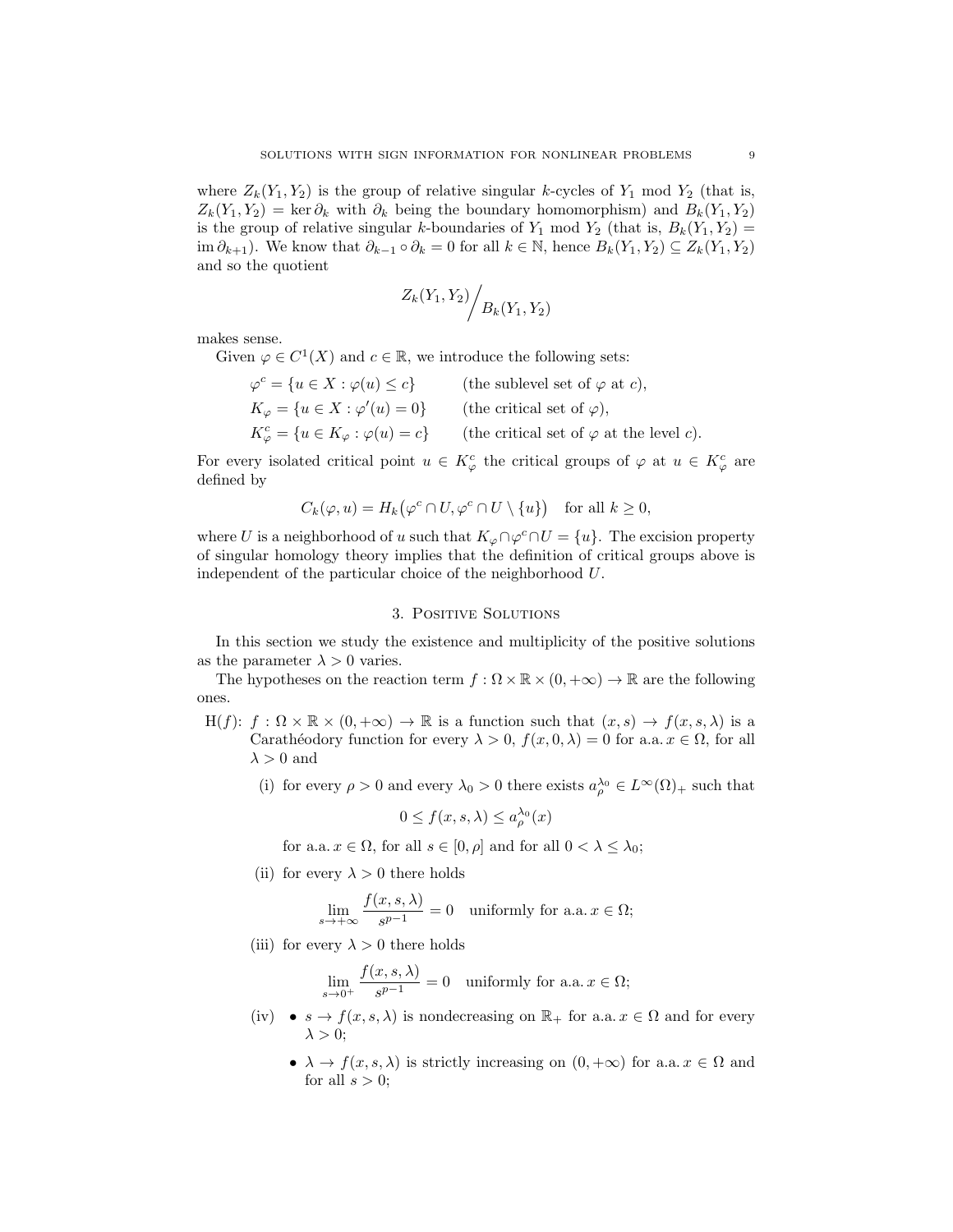•  $f(x, s, \lambda) \to 0^+$  as  $\lambda \to 0^+$  uniformly for a.a.  $x \in \Omega$  and for all  $x \in K \subseteq \mathbb{R}_+$  with K being compact; moreover  $f(x, s, \lambda) \to +\infty$  as  $\lambda \to +\infty$  for a.a.  $x \in \Omega$  and for all  $s > 0$ .

Remark 3.1. Since we are interested in the existence of positive solutions and all hypotheses above concern the positive semiaxis  $\mathbb{R}_+ = [0, +\infty)$ , without any loss of generality, we may assume that  $f(x, \cdot, \lambda)|_{(-\infty,0]} \equiv 0$  for a.a.  $x \in \Omega$  and for all  $\lambda > 0$ .

**Example 3.2.** For the sake of simplicity we drop the x-dependence. Let  $f_1$ :  $\mathbb{R} \times (0,\infty) \to \mathbb{R}$  be defined by

$$
f_1(s,\lambda) = \begin{cases} \lambda s^{\tau - 1} & \text{if } s \in [0, 1], \\ s^{q - 1} \ln(s) + \lambda s^{\eta - 1} & \text{if } 1 < s, \end{cases}
$$

with  $1 < q, \eta < p < \tau < +\infty$ . Then  $f_1$  satisfies hypotheses  $H(f)$ . Let  $f_2$ :  $\mathbb{R} \times (0, \infty) \to \mathbb{R}$  be defined by

$$
f_2(s,\lambda) = \begin{cases} \lambda s^{\tau-1} & \text{if } s \in [0, r(\lambda)], \\ \lambda s^{q-1} + \mu(\lambda) & \text{if } r(\lambda) < s, \end{cases}
$$

with a strictly increasing differentiable function  $r:(0, +\infty) \to (1, +\infty)$  such that  $r(\lambda) \to 1^+$  as  $\lambda \to 0^+$ ,  $\mu(\lambda) = \lambda \left[ r(\lambda)^{\tau-1} - r(\lambda)^{q-1} \right]$  and  $1 < q < p < \tau < +\infty$ . Then  $f_2$  satisfies hypotheses  $H(f)$ .

We introduce the following two sets:

 $\mathcal{L} = \{\lambda > 0 :$  problem  $(P_{\lambda})$  admits a positive solution},  $\mathcal{S}(\lambda) = \{u : u \text{ is a positive solution of problem } (\mathbf{P}_{\lambda})\}.$ 

Moreover, we set  $\lambda^* = \inf \mathcal{L} \geq 0$ .

**Proposition 3.3.** If hypotheses  $H(a)$ ,  $H(\beta)$  and  $H(f)$  hold, then  $S(\lambda) \subseteq D_+$  for every  $\lambda > 0$  and  $\lambda^* > 0$ .

*Proof.* Let  $u \in \mathcal{S}(\lambda)$ . From Papageorgiou-Rădulescu [\[18\]](#page-23-8) we have

<span id="page-9-0"></span>
$$
-\operatorname{div} a(x, \nabla u(x)) = f(x, u(x), \lambda) \quad \text{for a.a. } x \in \Omega,
$$
  

$$
\frac{\partial u}{\partial n_a} + \beta(x)u^{p-1} = 0 \quad \text{on } \partial\Omega.
$$
 (3.1)

Moreover, from Winkert [\[23\]](#page-23-9) we obtain that  $u \in L^{\infty}(\Omega)$  and the nonlinear regularity theory of Lieberman [\[16\]](#page-23-3) gives  $u \in C^1(\overline{\Omega})_+ \setminus \{0\}$ . Note that  $f(x, s, \lambda) \geq 0$  for a.a.  $x \in \Omega$ , for all  $s \geq 0$  and for all  $\lambda > 0$ . Then,  $(3.1)$  implies div  $a(x, \nabla u(x)) \leq 0$ for a.a.  $x \in \Omega$ . Applying Theorem 1.2 of Zhang [\[25\]](#page-23-4) gives  $u \in D_+$ .

We have proved that  $\mathcal{S}(\lambda) \subseteq D_+$  for all  $\lambda > 0$ . Using Proposition [2.8](#page-5-5) there exists  $c_{11} > 0$  such that

$$
c_{11} \|u\|_{1,p}^p \le \frac{c_1}{p-1} \|\nabla u\|_p^p + \int_{\partial\Omega} \beta(x)|u|^p d\sigma \quad \text{for all } u \in W^{1,p}(\Omega). \tag{3.2}
$$

Hypotheses H(f)(iii) imply that for a given  $\varepsilon \in (0, c_{11})$  there exists  $\tilde{\lambda} > 0$  such that

<span id="page-9-2"></span><span id="page-9-1"></span>
$$
0 \le f\left(x, s, \tilde{\lambda}\right) \le \varepsilon s^{p-1} \quad \text{for a.a. } x \in \Omega \text{ and for all } s \ge 0. \tag{3.3}
$$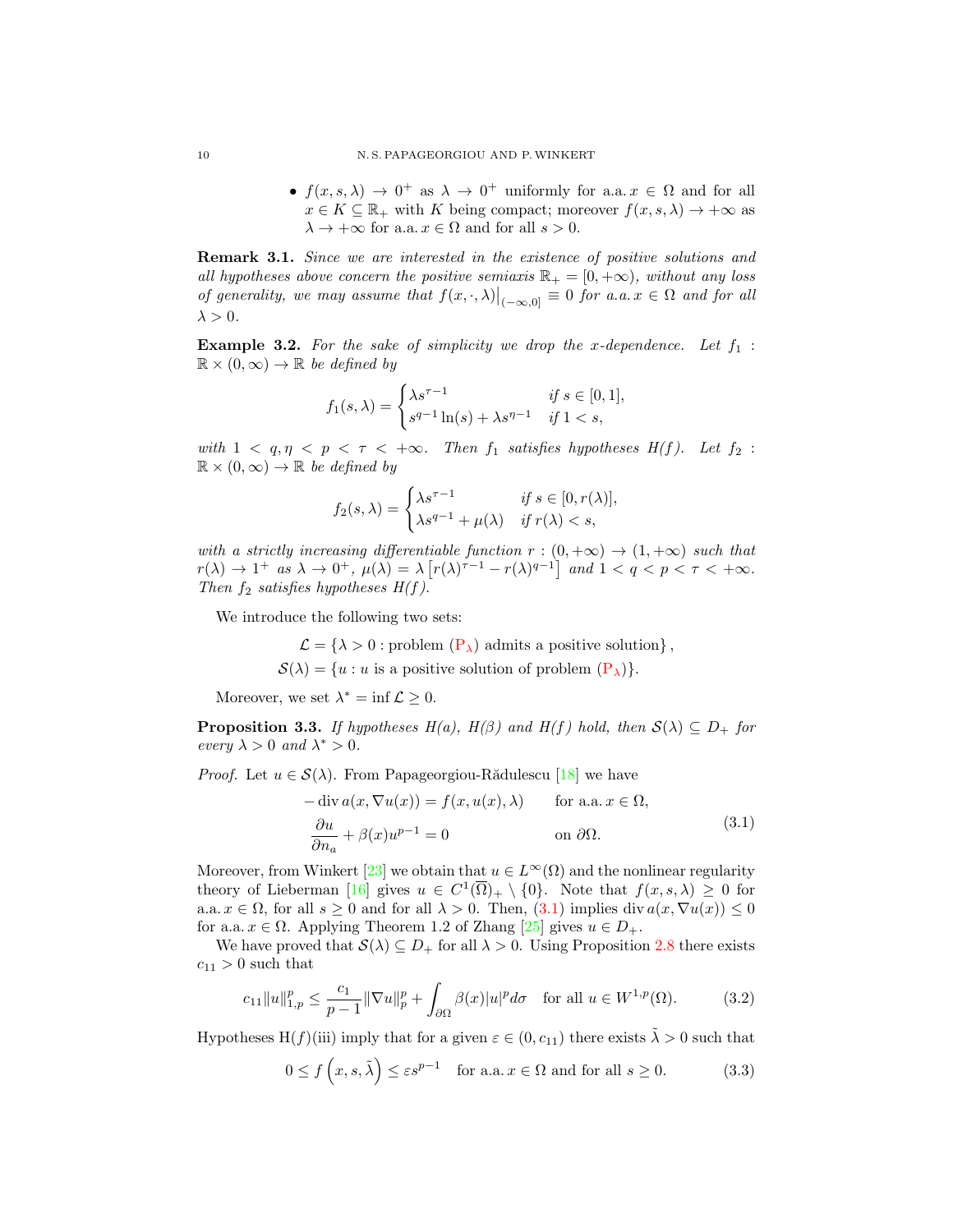Let  $\lambda \in (0, \tilde{\lambda}]$  and suppose that  $\lambda \in \mathcal{L}$ . Then we find  $u_{\lambda} \in \mathcal{S}(\lambda) \subseteq D_+$  which means

$$
\langle A(u_{\lambda}), h \rangle + \int_{\partial \Omega} \beta(x) u_{\lambda}^{p-1} h d\sigma = \int_{\Omega} f(x, u_{\lambda}, \lambda) h dx \quad \text{for all } h \in W^{1, p}(\Omega). \tag{3.4}
$$

Choosing  $h = u_{\lambda} \in D_+$  in [\(3.4\)](#page-10-0) and using Lemma [2.3](#page-3-1) gives

<span id="page-10-0"></span>
$$
\frac{c_1}{p-1} \|\nabla u_\lambda\|_p^p + \int_{\partial\Omega} \beta(x) u_\lambda^p d\sigma \le \int_{\Omega} f(x, u_\lambda, \lambda) u_\lambda dx.
$$

Applying [\(3.2\)](#page-9-1), [\(3.3\)](#page-9-2) and hypothesis  $H(f)(iv)$  implies  $c_{11}||u_\lambda||_{1,p}^p \leq \varepsilon ||u_\lambda||_{1,p}^p$  and so  $c_{11} \leq \varepsilon$ , a contradiction. Therefore,  $\lambda \notin \mathcal{L}$ , hence  $0 < \tilde{\lambda} \leq \lambda^*$ .<br>. — Первой Станингии II<br>.

<span id="page-10-3"></span>**Proposition 3.4.** If hypotheses  $H(a)$ ,  $H(\beta)$  and  $H(f)$  hold, then  $\mathcal{L} \neq \emptyset$ .

*Proof.* Using hypotheses H(f)(i), (ii) we see that for given  $\varepsilon > 0$  and  $\lambda > 0$  there exists  $c_{12} = c_{12}(\varepsilon, \lambda) > 0$  such that

<span id="page-10-1"></span>
$$
F(x, s, \lambda) \le \frac{\varepsilon}{p} s^{p-1} + c_{12} \quad \text{for a.a.} \ x \in \Omega \text{ and for all } s \ge 0. \tag{3.5}
$$

We consider the  $C^1$ -functional  $\varphi_\lambda: W^{1,p}(\Omega) \to \mathbb{R}$  defined by

$$
\varphi_{\lambda}(u) = \int_{\Omega} G(x, \nabla u) dx + \frac{1}{p} \int_{\partial \Omega} \beta(x) |u|^p d\sigma - \int_{\Omega} F(x, s, \lambda) dx.
$$

Using Corollary [2.4,](#page-4-0) [\(3.5\)](#page-10-1) and Proposition [2.8](#page-5-5) results in

$$
\varphi_{\lambda}(u) = \frac{c_1}{p(p-1)} \|\nabla\|_{p}^{p} + \frac{1}{p} \int_{\partial\Omega} \beta(x)|u|^{p} d\sigma - \frac{\varepsilon}{p} \|u^{+}\|_{p}^{p} - c_{12}|\Omega|_{N} \geq c_{13} \|u\|_{1,p}^{p} - c_{12}|\Omega|_{N}
$$

for some  $c_{13} > 0$ . Hence,  $\varphi_{\lambda}$  is coercive. Applying the Rellich-Kondrachov theorem and the compactness of the trace map, we easily see that  $\varphi_{\lambda}$  is sequentially weakly lower semicontinuous. So, by the Weierstraß-Tonelli theorem there exists  $u_{\lambda} \in$  $W^{1,p}(\Omega)$  such that

$$
\varphi_{\lambda}(u_{\lambda}) = \inf \left[ \varphi_{\lambda}(u) : u \in W^{1,p}(\Omega) \right]. \tag{3.6}
$$

Hypothesis  $H(f)(iv)$  implies that

$$
f(x, s, \lambda) > 0
$$
 for a.a.  $x \in \Omega$ , for all  $s > 0$  and for all  $\lambda > 0$ .

This gives

$$
F(x,s,\lambda)>0\quad \text{for a.a.}\,x\in\Omega,\,\,\text{for all}\,\,s>0\,\,\text{and for all}\,\,\lambda>0.
$$

So, if  $\tilde{u} \in D_+$ , then

<span id="page-10-2"></span>
$$
\int_{\Omega} F(x, \tilde{u}, \lambda) dx > 0
$$

and by Fatou's lemma we have

$$
\int_{\Omega} F(x, \tilde{u}, \lambda) dx \to +\infty \text{ as } \lambda \to +\infty.
$$

Therefore, we can find  $\tilde{\lambda} > 0$  such that

$$
\int_{\Omega} G(x, \nabla \tilde{u}) dx + \frac{1}{p} \int_{\partial \Omega} \beta(x) \tilde{u}^p d\sigma < \int_{\Omega} F(x, \tilde{u}, \lambda) dx \quad \text{for all } \lambda > \tilde{\lambda}.
$$

Hence  $\varphi_{\lambda}(\tilde{u}) < 0 = \varphi_{\lambda}(0)$  for all  $\lambda > \tilde{\lambda}$  and so, due to  $(3.6)$ , we have  $\varphi_{\lambda}(u_{\lambda}) < 0 =$  $\varphi_\lambda(0)$  for all  $\lambda > \tilde{\lambda}$ . This shows that  $u_\lambda \neq 0$  for all  $\lambda > \tilde{\lambda}$ .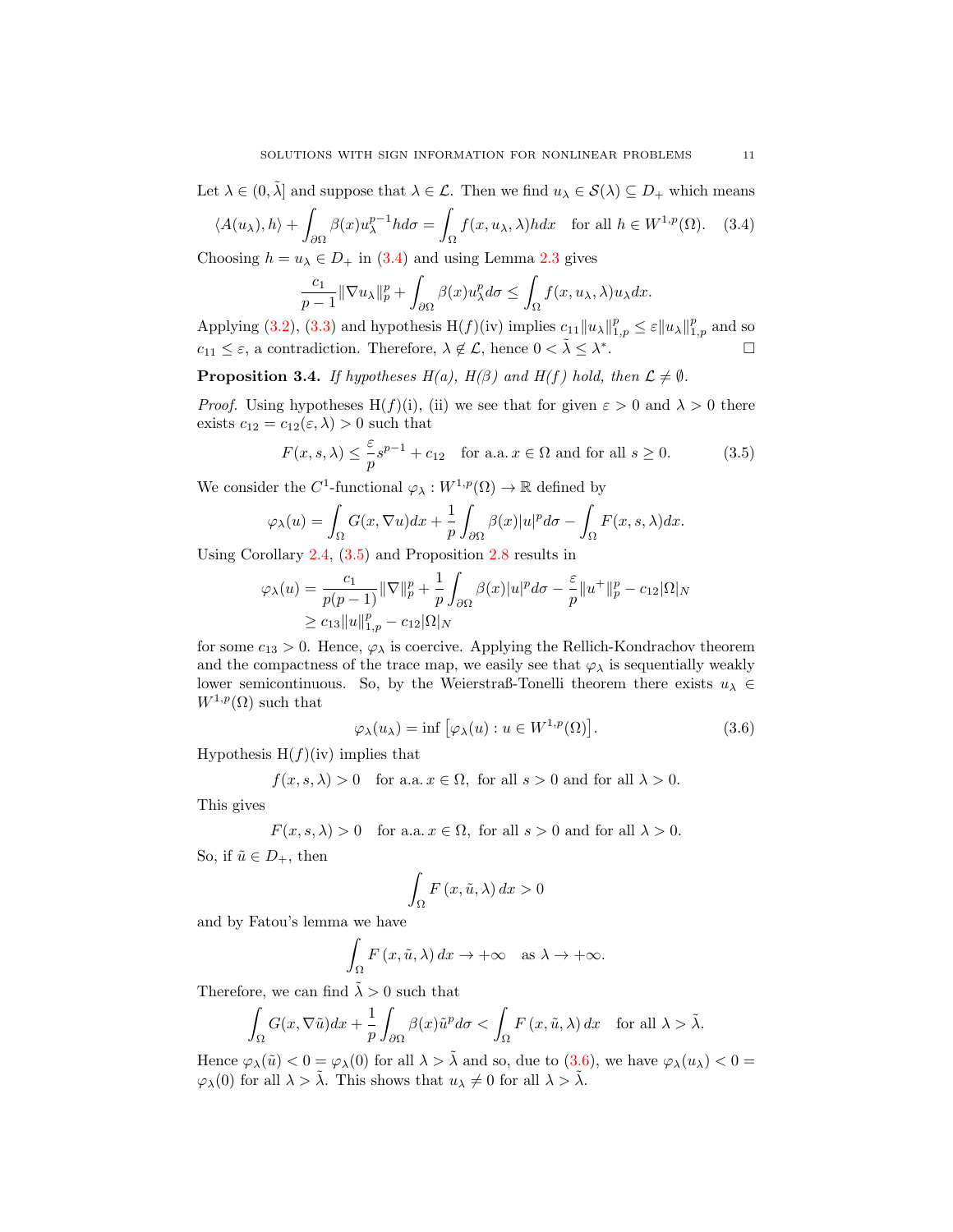Since  $u_\lambda$  is a global minimizer of  $\varphi_\lambda$  we have  $\varphi'_\lambda(u_\lambda) = 0$  which is equivalent to

$$
\langle A(u_{\lambda}), h \rangle + \int_{\partial \Omega} \beta(x) |u_{\lambda}|^{p-2} u_{\lambda} h d\sigma = \int_{\Omega} f(x, u_{\lambda}, \lambda) h dx \tag{3.7}
$$

for all  $h \in W^{1,p}(\Omega)$ . We choose  $h = -u_\lambda^- \in W^{1,p}(\Omega)$  in [\(3.7\)](#page-11-0) and use Lemma [2.3](#page-3-1) to obtain

<span id="page-11-0"></span>
$$
\frac{c_1}{p-1} \|\nabla u_\lambda^-\|_p^p + \int_{\partial\Omega} \beta(x) (u_\lambda^-)^p d\sigma \le 0.
$$

Proposition [2.8](#page-5-5) then implies that

$$
c_{14}||u_{\lambda}^-||_{1,p}^p \le 0
$$
 for some  $c_{14} > 0$ .

Hence,  $u_{\lambda} \geq 0$  and  $u_{\lambda} \neq 0$  for all  $\lambda > \tilde{\lambda}$ . Therefore,  $u_{\lambda} \in \mathcal{S}(\lambda) \subseteq D_+$  for all  $\lambda > \tilde{\lambda}$ and so  $\mathcal{L} \neq \emptyset$ .

<span id="page-11-3"></span>**Proposition 3.5.** If hypotheses  $H(a)$ ,  $H(\beta)$ ,  $H(f)$  hold and  $\lambda \in \mathcal{L}$ , then  $(\lambda, +\infty) \subseteq$ L.

*Proof.* Let  $\mu > \lambda$  and let  $u_{\lambda} \in S(\lambda) \subseteq D_+$ . We introduce the following truncation perturbation of the right-hand side nonlinearity in  $(P_{\lambda})$ 

<span id="page-11-2"></span>
$$
k_{\mu}(x,s) = \begin{cases} f(x, u_{\lambda}(x), \mu) + (u_{\lambda}(x))^{p-1} & \text{if } s < u_{\lambda}(x), \\ f(x, s, \mu) + s^{p-1} & \text{if } u_{\lambda}(x) \le s. \end{cases}
$$
(3.8)

It is easy to see that this is a Carathéodory function. Furthermore, we set  $K_\mu(x, s) =$  $\int_0^s k_\mu(x,t)dt$  and consider the C<sup>1</sup>-functional  $\hat{\varphi}_\mu : W^{1,p}(\Omega) \to \mathbb{R}$  defined by

$$
\hat{\varphi}_{\mu}(u) = \int_{\Omega} G(x, \nabla u) dx + \frac{1}{p} ||u||_{p}^{p} + \frac{1}{p} \int_{\partial \Omega} \beta(x) |u|^{p} d\sigma - \int_{\Omega} k_{\mu}(x, u_{\mu}) dx.
$$

As we did in Proposition [3.4](#page-10-3) for the functional  $\varphi_{\lambda}$ , we can show that  $\hat{\varphi}_{\mu}$  is coercive and sequentially weakly lower semicontinuous. Therefore, there exists a global minimizer  $u_{\mu} \in W^{1,p}(\Omega)$  of  $\hat{\varphi}_{\mu}$ , that is,

<span id="page-11-1"></span>
$$
\hat{\varphi}_{\mu}(u_{\mu}) = \inf \left[ \hat{\varphi}_{\mu}(u) : u \in W^{1,p}(\Omega) \right].
$$

Hence,  $\hat{\varphi}'_{\mu}(u_{\mu}) = 0$  which means

$$
\langle A(u_{\mu}), h \rangle + \int_{\Omega} |u_{\mu}|^{p-2} u_{\mu} h dx + \int_{\partial \Omega} \beta(x) |u_{\mu}|^{p-2} u_{\mu} h d\sigma = \int_{\Omega} k_{\mu}(x, u_{\mu}) h dx \quad (3.9)
$$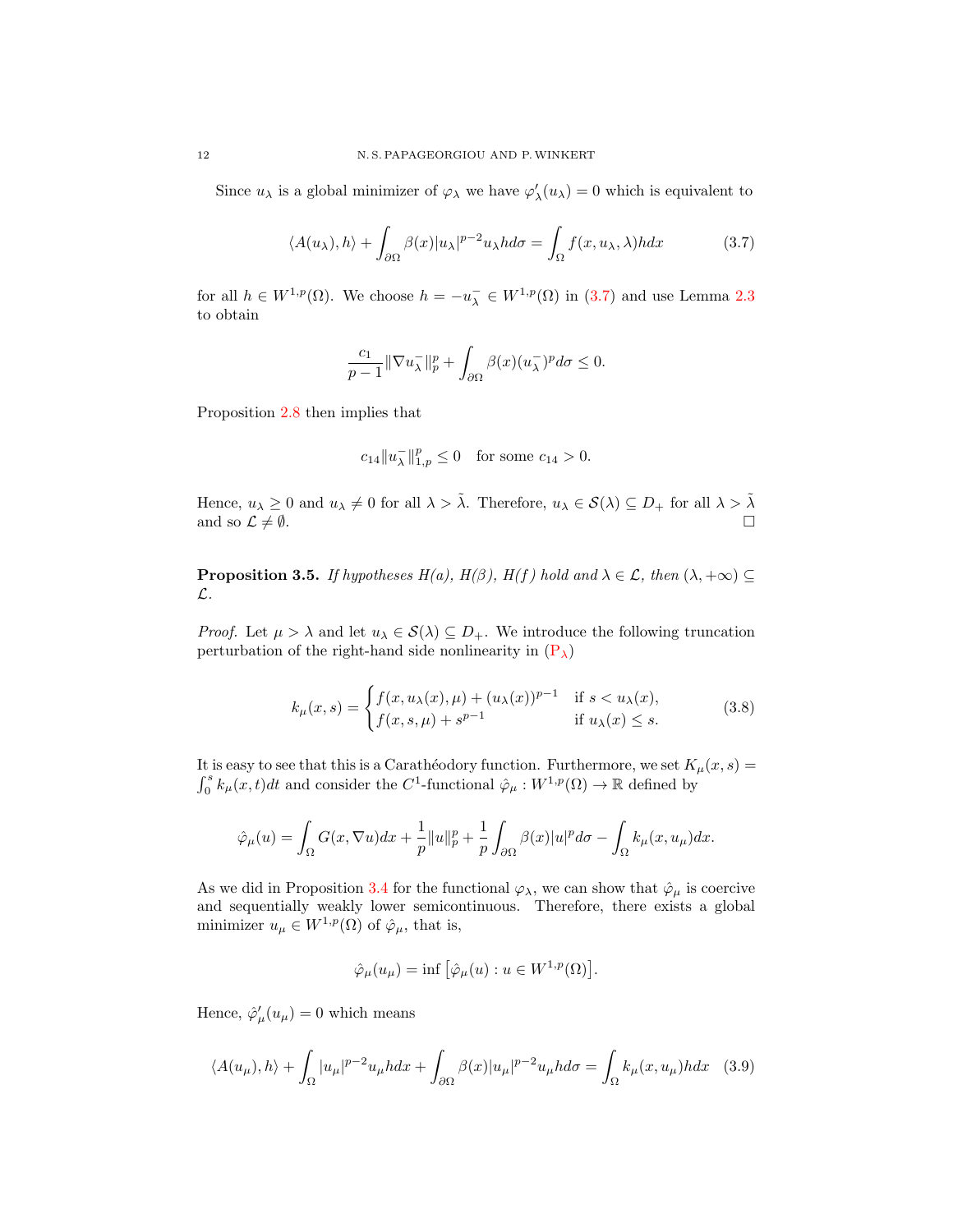for all  $h \in W^{1,p}(\Omega)$ . We choose  $h = (u_{\lambda} - u_{\mu})^+ \in W^{1,p}(\Omega)$  in [\(3.9\)](#page-11-1). This along with [\(3.8\)](#page-11-2), hypothesis H(f)(iv) and the fact that  $u_{\lambda} \in \mathcal{S}(\lambda)$  yields

$$
\langle A(u_{\mu}), (u_{\lambda} - u_{\mu})^{+} \rangle + \int_{\Omega} |u_{\mu}|^{p-2} u_{\mu} (u_{\lambda} - u_{\mu})^{+} dx
$$
  
+ 
$$
\int_{\partial \Omega} \beta(x) |u_{\mu}|^{p-2} u_{\mu} (u_{\lambda} - u_{\mu})^{+} d\sigma
$$
  
= 
$$
\int_{\Omega} [f(x, u_{\lambda}, \mu) + u_{\lambda}^{p-1}] (u_{\lambda} - u_{\mu})^{+} dx
$$
  

$$
\geq \int_{\Omega} [f(x, u_{\lambda}, \lambda) + u_{\lambda}^{p-1}] (u_{\lambda} - u_{\mu})^{+} dx
$$
  
= 
$$
\langle A(u_{\lambda}), (u_{\lambda} - u_{\mu})^{+} \rangle + \int_{\Omega} u_{\lambda}^{p-1} (u_{\lambda} - u_{\mu})^{+} dx
$$
  
+ 
$$
\int_{\partial \Omega} \beta(x) u_{\lambda}^{p-1} (u_{\lambda} - u_{\mu})^{+} d\sigma.
$$

This implies

$$
\langle A(u_{\lambda}) - A(u_{\mu}), (u_{\lambda} - u_{\mu})^{+} \rangle + \int_{\Omega} \left[ u_{\lambda}^{p-1} - |u_{\mu}|^{p-2} u_{\mu} \right] (u_{\lambda} - u_{\mu})^{+} dx
$$

$$
+ \int_{\partial \Omega} \beta(x) \left[ u_{\lambda}^{p-1} - |u_{\mu}|^{p-2} u_{\mu} \right] (u_{\lambda} - u_{\mu})^{+} d\sigma \le 0.
$$

Hence, due to Lemma [2.3](#page-3-1) and hypotheses H( $\beta$ ),  $u_{\lambda} \leq u_{\mu}$ . Then from [\(3.8\)](#page-11-2) and [\(3.9\)](#page-11-1) it follows that  $u_{\mu} \in \mathcal{S}(\mu) \subseteq D_+$  which says that  $\mu \in \mathcal{L}$ . So we have proved that  $[\lambda, +\infty) \subseteq \mathcal{L}$ .

An interesting byproduct of the proof above is the following monotonicity result.

<span id="page-12-1"></span>**Corollary 3.6.** If hypotheses  $H(a)$ ,  $H(\beta)$ ,  $H(f)$  hold,  $\lambda \in \mathcal{L}, u_{\lambda} \in \mathcal{S}(\lambda)$  and  $\mu > \lambda$ , then there exists  $u_{\mu} \in \mathcal{S}(\mu)$  such that  $u_{\lambda} \leq u_{\mu}$ .

Proposition [3.5](#page-11-3) implies that

<span id="page-12-0"></span>
$$
(\lambda^*, +\infty) \subseteq \mathcal{L} \subseteq [\lambda^*, +\infty). \tag{3.10}
$$

Next we show that problem  $(P_{\lambda})$  has multiple solutions for all  $\lambda > \lambda^*$ .

<span id="page-12-3"></span>**Proposition 3.7.** If hypotheses  $H(a)$ ,  $H(\beta)$ ,  $H(f)$  hold and  $\lambda > \lambda^*$ , then problem  $(P_{\lambda})$  $(P_{\lambda})$  has at least two positive solutions  $u_{\lambda}, \hat{u}_{\lambda} \in D_{+}$ .

Proof. Let  $\lambda^* < \tau < \lambda < \mu$ . From [\(3.10\)](#page-12-0) we know that  $\tau, \mu \in \mathcal{L}$  and applying Corollary [3.6](#page-12-1) there exist  $u_{\tau} \in \mathcal{S}(\tau) \subseteq D_+$  and  $u_{\mu} \in \mathcal{S}(\mu) \subseteq D_+$  such that

<span id="page-12-2"></span>
$$
u_{\tau} \le u_{\mu}, \quad u_{\tau} \ne u_{\mu}.
$$

We introduce the following truncation perturbation of the right-hand side nonlinearity of problem  $(P_{\lambda})$ 

$$
e_{\lambda}(x,s) = \begin{cases} f(x, u_{\tau}(x), \lambda) + (u_{\tau}(x))^{p-1} & \text{if } s < u_{\tau}(x), \\ f(x, s, \lambda) + s^{p-1} & \text{if } u_{\tau}(x) \le s \le u_{\mu}(x), \\ f(x, u_{\mu}(x), \lambda) + (u_{\mu}(x))^{p-1} & \text{if } u_{\mu}(x) < s, \end{cases}
$$
(3.11)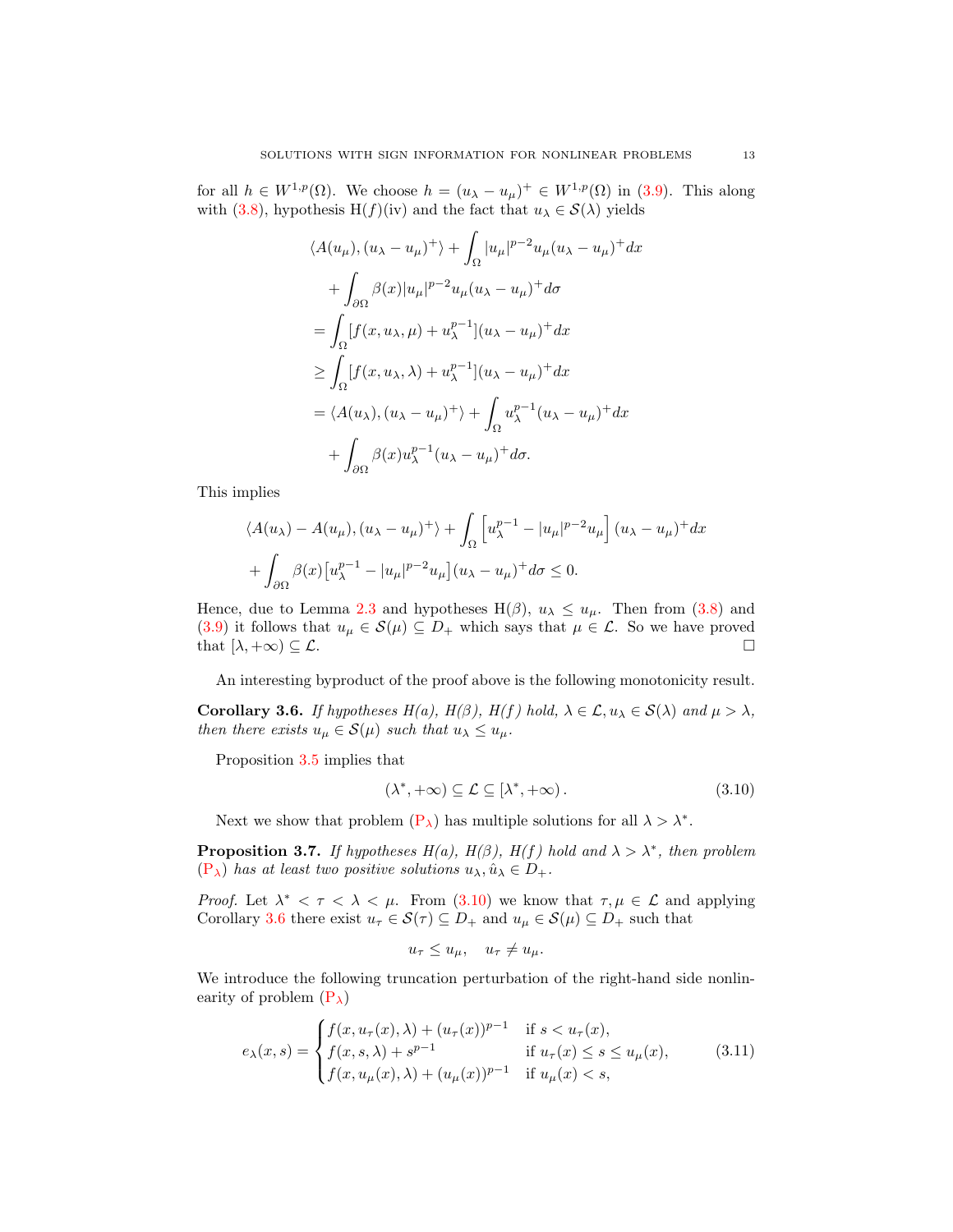which is a Carathéodory function. Setting  $E_{\lambda}(x, s) = \int_0^s e_{\lambda}(x, t)dt$  we then introduce the  $C^1$ -functional  $\psi_\lambda: W^{1,p}(\Omega) \to \mathbb{R}$  defined by

$$
\psi_{\lambda}(u) = \int_{\Omega} G(x, \nabla u) dx + \frac{1}{p} ||u||_{p}^{p} + \frac{1}{p} \int_{\partial\Omega} \beta(x) |u|^{p} d\sigma - \int_{\Omega} E_{\lambda}(x, u) dx.
$$

From [\(3.11\)](#page-12-2) and hypotheses H( $\beta$ ) we see that  $\psi_{\lambda}$  is coercive. Moreover, the Rellich-Kondrachov theorem and the compactness of the trace operator imply that  $\psi_{\lambda}$  is sequentially weakly lower semicontinuous. Hence, we find  $u_{\lambda} \in W^{1,p}(\Omega)$  such that

<span id="page-13-1"></span><span id="page-13-0"></span>
$$
\psi_{\lambda}(u_{\lambda}) = \inf \left[ \psi_{\lambda}(u) : u \in W^{1,p}(\Omega) \right]. \tag{3.12}
$$

From [\(3.12\)](#page-13-0) we have  $\psi'_{\lambda}(u_{\lambda}) = 0$  which gives

$$
\langle A(u_{\lambda}), h \rangle + \int_{\Omega} |u_{\lambda}|^{p-2} u_{\lambda} h dx + \int_{\partial \Omega} \beta(x) |u_{\lambda}|^{p-2} u_{\lambda} h d\sigma = \int_{\Omega} e_{\lambda}(x, u_{\lambda}) h dx. \tag{3.13}
$$

We choose  $h = (u_{\lambda} - u_{\mu})^+ \in W^{1,p}(\Omega)$  in [\(3.13\)](#page-13-1). Then using [\(3.11\)](#page-12-2), hypothesis  $H(f)(iv)$  and  $u_{\mu} \in \mathcal{S}(\mu)$  we obtain

$$
\langle A(u_{\lambda}), (u_{\lambda} - u_{\mu})^{+} \rangle + \int_{\Omega} u_{\lambda}^{p-1} (u_{\lambda} - u_{\mu})^{+} dx
$$
  
+ 
$$
\int_{\partial\Omega} \beta(x) u_{\lambda}^{p-1} (u_{\lambda} - u_{\mu})^{+} d\sigma
$$
  
= 
$$
\int_{\Omega} [f(x, u_{\mu}, \lambda) + u_{\mu}^{p-1}] (u_{\lambda} - u_{\mu})^{+} dx
$$
  

$$
\leq \int_{\Omega} [f(x, u_{\mu}, \mu) + u_{\mu}^{p-1}] (u_{\lambda} - u_{\mu})^{+} dx
$$
  
= 
$$
\langle A(u_{\mu}), (u_{\lambda} - u_{\mu})^{+} \rangle + \int_{\Omega} u_{\mu}^{p-1} (u_{\lambda} - u_{\mu})^{+} dx
$$
  
+ 
$$
\int_{\partial\Omega} \beta(x) u_{\mu}^{p-1} (u_{\lambda} - u_{\mu})^{+} d\sigma.
$$

This gives

$$
\langle A(u_{\lambda}) - A(u_{\mu}), (u_{\lambda} - u_{\mu})^{+} \rangle + \int_{\Omega} \left[ u_{\lambda}^{p-1} - u_{\mu}^{p-1} \right] (u_{\lambda} - u_{\mu})^{+} dx
$$

$$
+ \int_{\partial \Omega} \beta(x) \left[ u_{\lambda}^{p-1} - u_{\mu}^{p-1} \right] (u_{\lambda} - u_{\mu})^{+} d\sigma \leq 0.
$$

Then Lemma [2.3](#page-3-1) and hypotheses H( $\beta$ ) imply that  $u_{\lambda} \leq u_{\mu}$ . If we choose  $h =$  $(u_{\tau}-u_{\lambda})^+\in W^{1,p}(\Omega)$  and reason as above, we obtain  $u_{\tau}\leq u_{\lambda}$ . So we have proved that

<span id="page-13-2"></span>
$$
u_{\lambda} \in [u_{\tau}, u_{\mu}], \quad u_{\lambda} \notin \{u_{\tau}, u_{\mu}\}, \tag{3.14}
$$

see hypothesis H(f)(iv). Then from [\(3.13\)](#page-13-1), [\(3.14\)](#page-13-2) and [\(3.11\)](#page-12-2) it follows that  $u_{\lambda} \in$  $\mathcal{S}(\lambda) \subseteq D_+$ . We have

$$
-\operatorname{div} a(x, \nabla u_{\tau}(x)) = f(x, u_{\tau}(x), \tau) =: h_1(x) \quad \text{for a.a. } x \in \Omega,
$$
  

$$
-\operatorname{div} a(x, \nabla u_{\lambda}(x)) = f(x, u_{\lambda}(x), \lambda) =: h_2(x) \quad \text{for a.a. } x \in \Omega,
$$
  

$$
-\operatorname{div} a(x, \nabla u_{\mu}(x)) = f(x, u_{\mu}(x), \mu) =: h_3(x) \quad \text{for a.a. } x \in \Omega.
$$

Note that  $(3.14)$  and hypothesis  $H(f)(iv)$  imply that

$$
h_1 \le h_2 \le h_3
$$
,  $h_1 \ne h_2$ ,  $h_2 \ne h_3$ .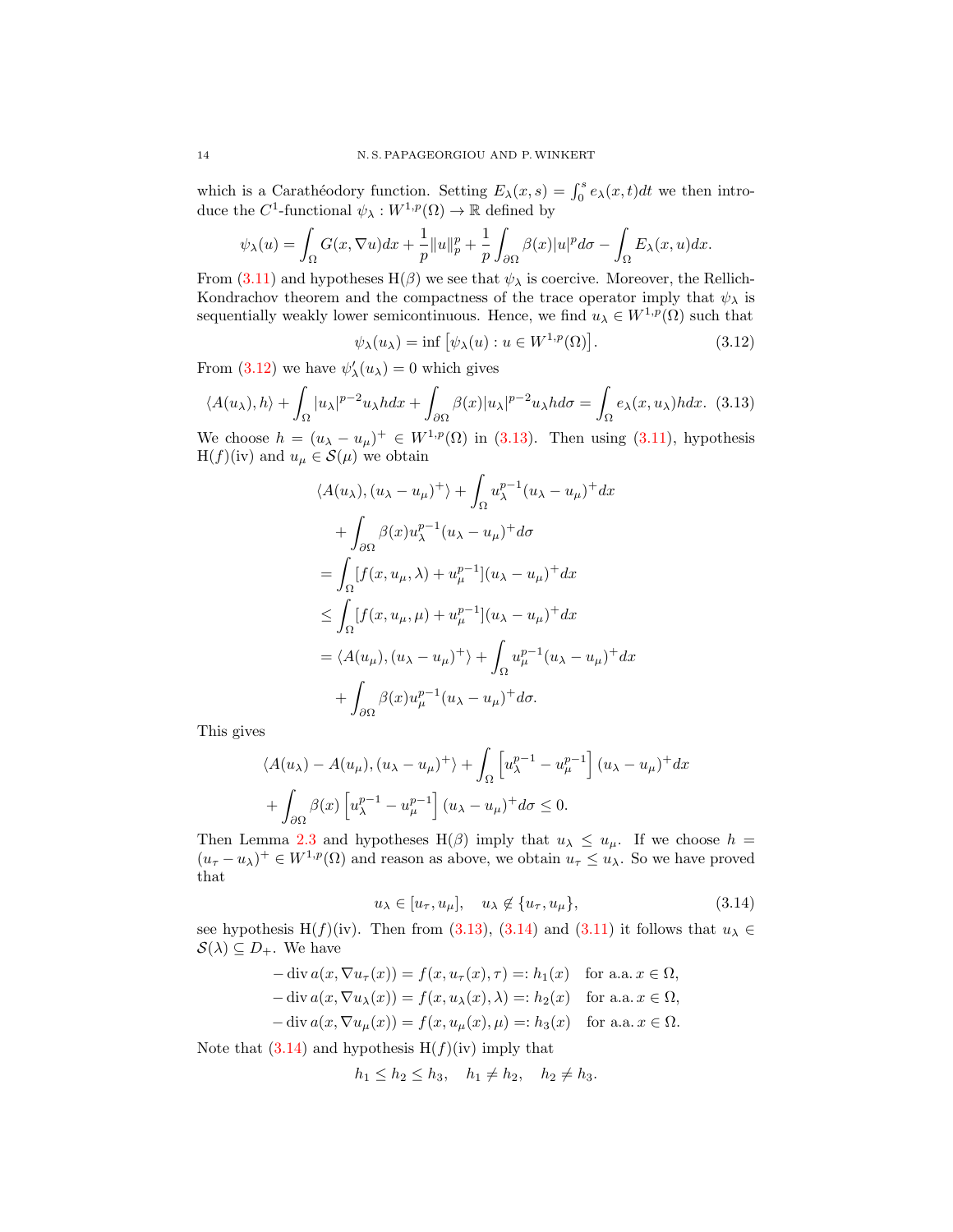Furthermore, we have

$$
\left.\frac{\partial u_\tau}{\partial n_a}\right|_{\partial\Omega} < 0, \quad \left.\frac{\partial u_\lambda}{\partial n_a}\right|_{\partial\Omega} < 0, \quad \left.\frac{\partial u_\mu}{\partial n_a}\right|_{\partial\Omega} < 0
$$

since  $u_{\tau}, u_{\lambda}, u_{\mu} \in D_+$ . Thus, we can apply Proposition [2.10](#page-6-1) and obtain

<span id="page-14-0"></span>
$$
u_{\lambda} - u_{\tau} \in \hat{D}_{+} \quad \text{and} \quad u_{\mu} - u_{\lambda} \in \hat{D}_{+}.
$$
 (3.15)

Consider now the  $C^1$ -functional  $\varphi_{\lambda}$  introduced in the proof of Proposition [3.4.](#page-10-3) From  $(3.11)$  we see that

<span id="page-14-2"></span>
$$
\psi_{\lambda} = \varphi_{\lambda} + \hat{\xi}_{\lambda}
$$
 on  $[u_{\tau}, u_{\mu}]$  with  $\hat{\xi}_{\lambda} \in \mathbb{R}$ .

Then, due to [\(3.15\)](#page-14-0), we see that  $u_{\lambda}$  is a local  $C^1(\overline{\Omega})$ -minimizer of  $\varphi_{\lambda}$  and so,

<span id="page-14-1"></span>
$$
u_{\lambda} \text{ is a local } W^{1,p}(\Omega) \text{-minimizer of } \varphi_{\lambda}, \tag{3.16}
$$

see Proposition [2.6.](#page-4-1) Hypothesis H(f)(iii) implies that for a given  $\varepsilon > 0$  there exists  $\delta = \delta(\varepsilon) > 0$  such that

$$
0 \le F(x, s, \lambda) \le \frac{\varepsilon}{p} s^p \quad \text{for a.a.} \ x \in \Omega \text{ and for all } 0 \le s \le \delta. \tag{3.17}
$$

Let  $u \in C^1(\overline{\Omega})$  with  $||u||_{C^1(\overline{\Omega})} \leq \delta$ . Then from Corollary [2.4,](#page-4-0) [\(3.17\)](#page-14-1) and Proposition [2.8](#page-5-5) we see that

$$
\varphi_{\lambda}(u) \ge \frac{c_1}{p(p-1)} \|\nabla u\|_p^p + \frac{1}{p} \int_{\partial\Omega} \beta(x)|u|^p d\sigma - \frac{\varepsilon}{p} \|u\|_p^p
$$
  

$$
\ge c_{15} \|u\|_{1,p}^p - \frac{\varepsilon}{p} \|u\|_{1,p}^p
$$

for some  $c_{15} > 0$ . Let  $\varepsilon \in (0, pc_{15})$ . Then we see that  $u = 0$  is a local  $C^1(\overline{\Omega})$ minimizer of  $\varphi_{\lambda}$  and so, again due to Proposition [2.6,](#page-4-1)  $u = 0$  is a local  $W^{1,p}(\Omega)$ minimizer of  $\varphi_{\lambda}$ .

We may assume, without any loss of generality, that  $0 = \varphi_{\lambda}(0) \leq \varphi_{\lambda}(u_{\lambda})$ . The treatment is similar if the opposite inequality holds. Moreover, we assume that  $K_{\varphi_{\lambda}}$  is finite, otherwise we already have an infinite number of positive solutions of problem  $(P_{\lambda})$ . From  $(3.16)$  it follows that there exists  $\rho \in (0,1)$  small enough such that

$$
0 = \varphi_{\lambda}(0) \le \varphi_{\lambda}(u_{\lambda}) < \inf [\varphi_{\lambda}(u) : ||u - u_{\lambda}|| = \rho] = m_{\lambda}, \quad ||u_{\lambda}|| > \rho,
$$
 (3.18)

see Aizicovici-Papageorgiou-Staicu [\[1,](#page-22-10) Proof of Proposition 29]. Recall that  $\varphi_{\lambda}$  is coercive, see the proof of Proposition [3.4.](#page-10-3) Hence

<span id="page-14-4"></span><span id="page-14-3"></span>
$$
\varphi_{\lambda} \text{ satisfies the PS-condition.} \tag{3.19}
$$

From [\(3.18\)](#page-14-3) and [\(3.19\)](#page-14-4) we see that we can apply the mountain pass theorem stated as Theorem [2.1.](#page-1-0) This gives  $\hat{u}_{\lambda} \in W^{1,p}(\Omega)$  such that  $\hat{u}_{\lambda} \in K_{\varphi_{\lambda}}$  and  $m_{\lambda} \leq \varphi_{\lambda}(\hat{u}_{\lambda})$ . Hence,  $\hat{u}_{\lambda} \in \mathcal{S}(\lambda) \subseteq D_+$  and due to  $(3.18)$  we obtain that  $\hat{u}_{\lambda} \notin \{0, u_{\lambda}\}.$ 

It is natural to ask whether the critical parameter  $\lambda^* > 0$  is admissible. The next proposition shows that  $\lambda^*$  is indeed admissible, that is,  $\lambda^* \in \mathcal{L}$ .

<span id="page-14-5"></span>**Proposition 3.8.** If hypotheses  $H(a)$ ,  $H(\beta)$  and  $H(f)$  hold, then  $\lambda^* \in \mathcal{L}$ , that is,  $\mathcal{L} = [\lambda^*, +\infty)$ , see [\(3.10\)](#page-12-0).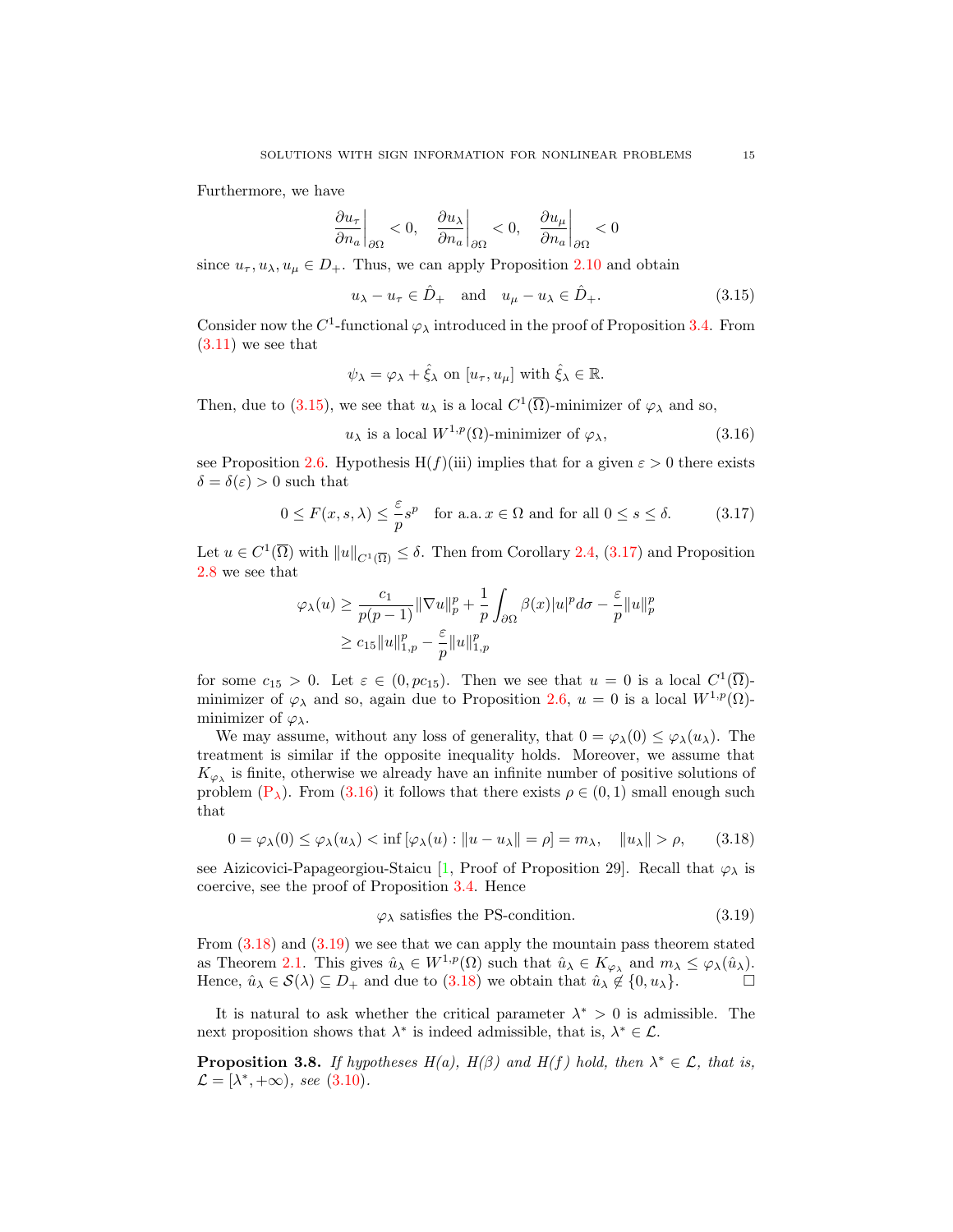*Proof.* Let  $\{\lambda_n\}_{n\geq 1} \subseteq (\lambda^*, +\infty)$  be a sequence such that  $\lambda_n \searrow \lambda^*$ . From the proof of Proposition [3.7](#page-12-3) we see that we can find  $u_n \in \mathcal{S}(\lambda_n) \subseteq D_+$  for  $n \in \mathbb{N}$  such that  ${u_n}_{n>1}$  is decreasing. Since  $u_n \in \mathcal{S}(\lambda_n)$  we have

$$
\langle A(u_n), h \rangle + \int_{\partial \Omega} \beta(x) u_n^{p-1} d\sigma = \int_{\Omega} f(x, u_n, \lambda_n) h dx \quad \text{for all } h \in W^{1, p}(\Omega). \tag{3.20}
$$

We choose  $h = u_n \in W^{1,p}(\Omega)$  in [\(3.20\)](#page-15-0). Then, from Lemma [2.3,](#page-3-1) hypothesis H(f)(i) and since  $0 \leq u_n \leq u_1$  for all  $n \in \mathbb{N}$ , we obtain

$$
\frac{c_1}{p-1} \|\nabla u_n\|_p^p + \int_{\partial\Omega} \beta(x) u_n^p d\sigma \le c_{16} \quad \text{for some } c_{16} > 0 \text{ and for all } n \in \mathbb{N}.
$$

Hence

<span id="page-15-1"></span><span id="page-15-0"></span>
$$
\{u_n\}_{n\geq 1} \subseteq W^{1,p}(\Omega) \text{ is bounded},\tag{3.21}
$$

see Proposition [2.8.](#page-5-5) So, we may assume that

 $u_n \stackrel{w}{\to} u_{\lambda^*}$  in  $W^{1,p}(\Omega)$  and  $u_n \to u_{\lambda^*}$  in  $L^p(\Omega)$  and  $L^p$  $(3.22)$ 

From [\(3.21\)](#page-15-1) and Winkert [\[23\]](#page-23-9) we see that there exists  $c_{17} > 0$  such that  $||u_n||_{\infty} \le c_{17}$ for all  $n \in \mathbb{N}$ . Then from Lieberman [\[16\]](#page-23-3) we know that we can find  $\alpha' \in (0,1)$  and  $c_{18} > 0$  such that

$$
u_n \in C^{1,\alpha'}(\overline{\Omega})
$$
 and  $||u_n||_{C^{1,\alpha'}(\overline{\Omega})} \leq c_{18}$  for all  $n \in \mathbb{N}$ . (3.23)

From the compact embedding  $C^{1,\alpha'}(\overline{\Omega})$  into  $C^1(\overline{\Omega})$  and from  $(3.22)$  as well as  $(3.23)$ it follows that

<span id="page-15-6"></span><span id="page-15-5"></span><span id="page-15-4"></span><span id="page-15-3"></span><span id="page-15-2"></span>
$$
u_n \to u_{\lambda^*} \text{ in } C^1(\overline{\Omega}).\tag{3.24}
$$

Hypothesis H(f)(iii) implies that for a given  $\varepsilon > 0$  there exists  $\delta = \delta(\varepsilon) > 0$  such that

$$
0 \le f(x, s, \lambda_1)s \le \varepsilon s^p \quad \text{for a.a. } x \in \Omega \text{ and for all } 0 \le s \le \delta.
$$

Then, by hypothesis  $H(f)(iv)$  we obtain

$$
0 \le f(x, s, \lambda_n) s \le \varepsilon s^p \quad \text{for a.a.} \ x \in \Omega, \text{ for all } 0 \le s \le \delta \text{ and for all } n \in \mathbb{N}. \tag{3.25}
$$

Suppose that  $u_{\lambda^*} = 0$ . From [\(3.24\)](#page-15-4) we see that there exists  $n_0 \in \mathbb{N}$  such that

$$
u_n(x) \in (0, \delta] \quad \text{for all } x \in \overline{\Omega} \text{ and for all } n \ge n_0. \tag{3.26}
$$

So, if we choose  $h = u_n \in D_+$  in [\(3.20\)](#page-15-0), we obtain, due to [\(3.25\)](#page-15-5) and [\(3.26\)](#page-15-6), that

$$
\frac{c_1}{p-1} \|\nabla u_n\|_p^p + \int_{\Omega} \beta(x) u_n^p d\sigma \le \frac{\varepsilon}{p} \|u_n\|_p^p \quad \text{for all } n \ge n_0.
$$

Hence  $c_{19}||u_n||_{1,p}^p \leq \varepsilon ||u_n||_{1,p}^p$  for all  $n \geq n_0$  and for some  $c_{19} > 0$ . Therefore,  $c_{19} \leq \varepsilon$ . Since  $\tilde{\varepsilon} > 0$  is arbitrary, letting  $\varepsilon \searrow 0$ , we reach a contradiction. Thus,  $u_{\lambda^*} \neq 0$ . If we pass to the limit in  $(3.20)$  as  $n \to \infty$  and use  $(3.24)$ , then we conclude that  $u_{\lambda^*} \in \mathcal{S}(\lambda^*) \subseteq D_+$  and so  $\lambda^* \in \mathcal{L}$ .

So we can state our first theorem. This is a bifurcation-type result describing the changes in the set of positive solutions as the parameter  $\lambda > 0$  varies.

**Theorem 3.9.** If hypotheses  $H(a)$ ,  $H(\beta)$  and  $H(f)$  hold, then there exists  $\lambda^* > 0$ such that the following is satisfied:

(a) problem  $(P_{\lambda})$  $(P_{\lambda})$  has at least two positive solutions  $u_{\lambda}, \hat{u}_{\lambda} \in D_+$  for all  $\lambda > \lambda^*$ ; (b) problem  $(P_{\lambda})$  $(P_{\lambda})$  has at least one positive solution  $u_{\lambda^*} \in D_+$  for  $\lambda = \lambda^*$ ;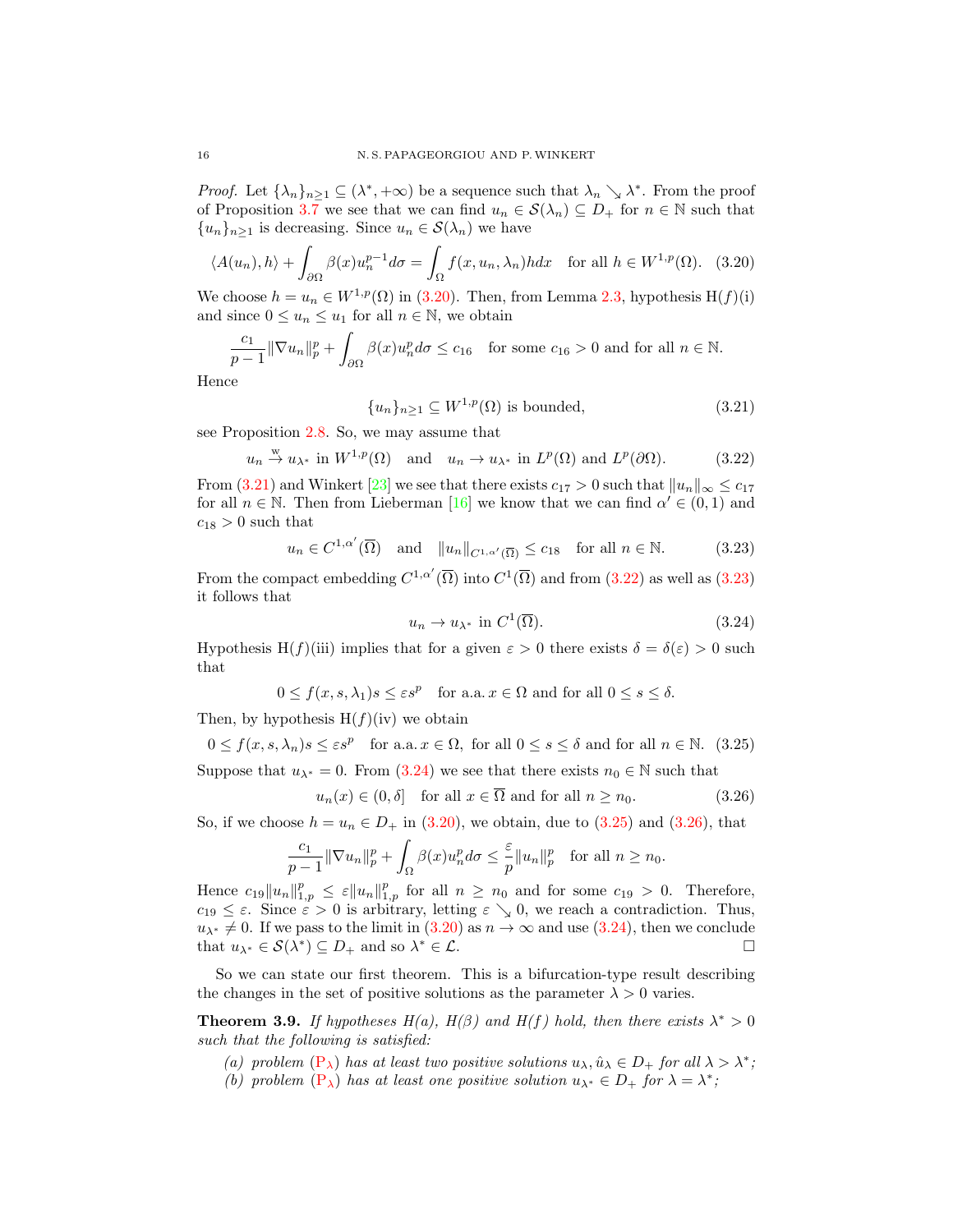(c) problem  $(P_{\lambda})$  $(P_{\lambda})$  has no positive solution for all  $\lambda \in (0, \lambda^*)$ ;

**Remark 3.10.** Hypothesis  $H(\beta)$  leaves out the Neumann problem of our considerations, that is, the case  $\beta \equiv 0$ . Indeed, under hypotheses  $H(f)$ , problem  $(P_{\lambda})$  $(P_{\lambda})$  with  $\beta \equiv 0$  and  $\lambda > 0$  cannot have positive solutions. In order to see this, suppose we could find a positive solution  $u_\lambda$ . Then, as before, using the nonlinear regularity theory and the nonlinear maximum principle, we can show that  $u_{\lambda} \in D_{+}$ . Moreover

$$
\langle A(u_{\lambda}), h \rangle = \int_{\Omega} f(x, u_{\lambda}, \lambda) h dx \quad \text{for all } h \in W^{1, p}(\Omega).
$$

Choosing  $h \equiv 1 \in W^{1,p}(\Omega)$  gives

$$
\int_{\Omega} f(x, u_{\lambda}, \lambda) dx = 0.
$$

Since  $u_{\lambda} \in D_+$  we get  $0 < m_{\lambda} = \min_{\overline{\Omega}} u_{\lambda}$  and then for  $\tau < \lambda$  we have

$$
\int_{\Omega} f(x, m_{\lambda}, \tau) dx < 0,
$$

see hypothesis  $H(f)(iv)$ , a contradiction. So, the Neumann problem cannot have positive solutions.

In the last part of this section we show that problem  $(P_{\lambda})$  has a smallest positive solution  $u_{\lambda}^* \in D_+$  for every  $\lambda \in \mathcal{L}$  and we investigate the monotonicity and continuity properties of the map  $\lambda \to u_{\lambda}^*$ .

First we prove the existence of a smallest positive solution  $u^*_{\lambda} \in D_+$  for every  $\lambda \in \mathcal{L}$ .

<span id="page-16-3"></span>**Proposition 3.11.** If hypotheses H(a), H( $\beta$ ) and H(f) hold, then problem [\(P](#page-0-0)<sub> $\lambda$ </sub>) admits a smallest positive solution  $u^*_{\lambda} \in D_+$  for every  $\lambda \in \mathcal{L}$ .

Proof. From Papageorgiou-Rădulescu-Repovš [\[20,](#page-23-10) see the proof of Proposition 7] we know that  $\mathcal{S}(\lambda)$  is downward directed, that is, if  $u, \hat{u} \in \mathcal{S}(\lambda)$ , then there exists  $\tilde{u} \in \mathcal{S}(\lambda)$  such that  $\tilde{u} \leq u$  and  $\tilde{u} \leq \hat{u}$ . Invoking Lemma 3.10 of Hu-Papageorgiou [\[15\]](#page-23-11) there exists a decreasing sequence  $\{u_n\}_{n\geq 1} \subseteq \mathcal{S}(\lambda)$  such that inf  $\mathcal{S}(\lambda) = \inf_{n\geq 1} u_n$ . We have  $0 \leq u_n \leq u_1 \in D_+$  for all  $n \in \mathbb{N}$  and

$$
\langle A(u_n), h \rangle + \int_{\partial \Omega} \beta(x) u_n^{p-1} h dx = \int_{\Omega} f(x, u_n, \lambda) h dx \tag{3.27}
$$

for all  $h \in W^{1,p}(\Omega)$  and for all  $n \in \mathbb{N}$ . Choosing  $h = u_n \in D_+$  and using Lemma [2.3,](#page-3-1) Proposition [2.8](#page-5-5) as well as hypothesis  $H(f)(i)$  we easily see that

<span id="page-16-2"></span><span id="page-16-0"></span>
$$
\{u_n\}_{n\geq 1} \subseteq W^{1,p}(\Omega) \text{ is bounded.}
$$
\n(3.28)

As in the proof Proposition [3.8,](#page-14-5) using [\(3.28\)](#page-16-0) and the nonlinear regularity theory, we obtain, at least for a subsequence, that

<span id="page-16-1"></span>
$$
u_n \to u_\lambda^* \quad \text{in } C^1(\overline{\Omega}) \text{ as } n \to \infty. \tag{3.29}
$$

Again, as in the proof of Proposition [3.8,](#page-14-5) using hypothesis  $H(f)(iii)$  and [\(3.29\)](#page-16-1), we show that  $u^*_{\lambda} \neq 0$ . Then, if we pass to the limit in  $(3.27)$  as  $n \to \infty$  and use  $(3.29)$ , we infer that  $u_{\lambda}^* \in \mathcal{S}(\lambda) \subseteq D_+$ . Therefore,  $u_{\lambda}^* = \inf \mathcal{S}(\lambda)$ .

Next we consider the map  $\gamma : \mathcal{L} \to C^1(\overline{\Omega})$  defined by

$$
\gamma(\lambda) = u_{\lambda}^*
$$
 for all  $\lambda \in \mathcal{L} = [\lambda^*, +\infty).$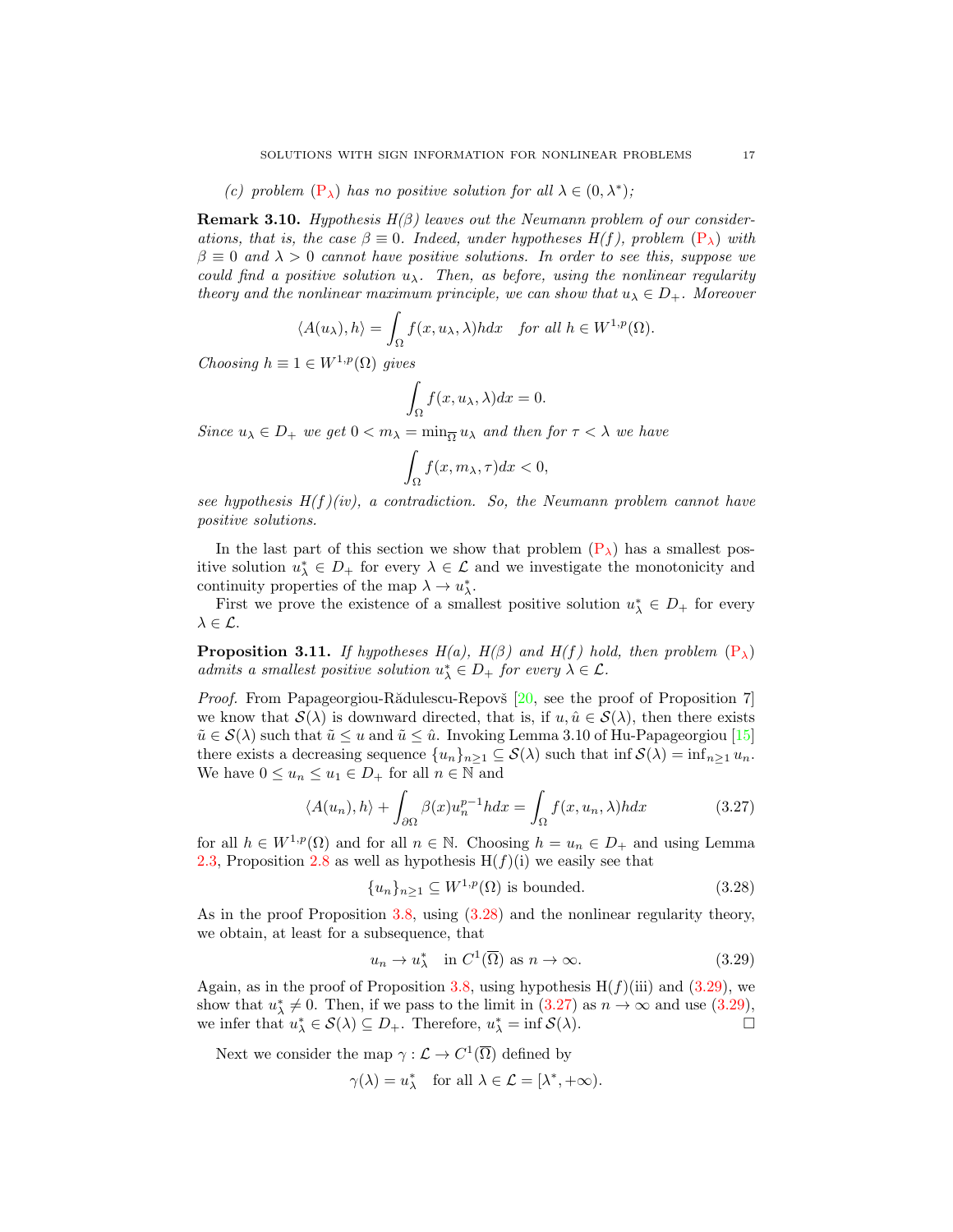<span id="page-17-1"></span>**Proposition 3.12.** If hypotheses  $H(a)$ ,  $H(\beta)$  and  $H(f)$  hold, then the map  $\gamma$  is strictly increasing in the sense that  $\lambda < \mu$  implies  $u^*_{\mu} - u^*_{\lambda} \in \hat{D}_{+}$ . Moreover,  $\gamma$  is left continuous on  $\mathcal{L}_0 = (\lambda^*, +\infty)$ .

*Proof.* Let  $\lambda \in \mathcal{L}$  and let  $\mu > \lambda$ . Then  $\mu \in \mathcal{L}$ . We consider  $u_{\mu}^* \in \mathcal{S}(\mu) \subseteq D_+$  which is the minimal positive solution of problem  $(P_\mu)$ . According to Corollary [3.6](#page-12-1) there exists  $u_\lambda \in \mathcal{S} \subseteq D_+$  such that  $u_\lambda \leq u_\mu^*$ . Hence,  $u_\lambda^* \leq u_\mu^*$ . In fact, as in the proof of Proposition [3.7,](#page-12-3) using Proposition [2.10,](#page-6-1) we can show that  $u^*_{\mu} - u^*_{\lambda} \in \hat{D}_{+}$ .

Now we prove the left continuity of  $\gamma$  on  $\mathcal{L}_0 = (\lambda^*, +\infty)$ . So, suppose that  $\lambda_n \to \lambda^-$  with  $\lambda_n > \lambda^*$  for all  $n \in \mathbb{N}$ . We have  $u_{\lambda_n}^* \leq u_{\lambda}^*$  for all  $n \in \mathbb{N}$ . As in the proof of Proposition [3.8,](#page-14-5) we can show that

<span id="page-17-0"></span>
$$
u_{\lambda_n}^* \to \tilde{u}_\lambda \quad \text{in } C^1(\overline{\Omega}).\tag{3.30}
$$

If  $\tilde{u}_{\lambda} \neq u_{\lambda}^*$ , then we can find  $z_0 \in \overline{\Omega}$  such that  $u_{\lambda}^*(z_0) < \tilde{u}_{\lambda}(z_0)$ . From  $(3.30)$  we see that  $u_{\lambda}^{*}(z_0) < u_{\lambda_n}^{*}(z_0)$  for all  $n \geq n_0$  which contradicts the monotonicity of  $\gamma$ .

#### 4. Nodal Solutions

In this section we are interested in the existence of nodal solutions for problem  $(P_\lambda)$  $(P_\lambda)$ . In order to do this, we need to impose the conditions on  $f(x, \cdot)$  on all of R. So, we introduce the following bilateral version of hypothesis  $H(f)$ .

- $H(f)_1: f: \Omega \times \mathbb{R} \times (0, +\infty) \to \mathbb{R}$  is a function such that  $(x, s) \to f(x, s, \lambda)$  is a Carathéodory function for every  $\lambda > 0$ ,  $f(x, 0, \lambda) = 0$  for a.a.  $x \in \Omega$ , for all  $\lambda > 0$  and
	- (i) for every  $\rho > 0$  and every  $\lambda_0 > 0$  there exists  $a_{\rho}^{\lambda_0} \in L^{\infty}(\Omega)_{+}$  such that

$$
0 \le f(x, s, \lambda) \le a^{\lambda_0}_{\rho}(x)
$$

for a.a.  $x \in \Omega$ , for all  $|s| \leq \rho$  and for all  $0 < \lambda \leq \lambda_0$ ;

(ii) for every  $\lambda > 0$  there holds

$$
\lim_{s \to \pm \infty} \frac{f(x, s, \lambda)}{|s|^{p-2} s} = 0 \quad \text{uniformly for a.a. } x \in \Omega;
$$

(iii) for every  $\lambda > 0$  there holds

$$
\lim_{s \to 0} \frac{f(x, s, \lambda)}{|s|^{p-2}s} = 0 \quad \text{uniformly for a.a. } x \in \Omega;
$$

- (iv)  $s \to f(x, s, \lambda)$  is nondecreasing on R for a.a.  $x \in \Omega$  and for every  $\lambda > 0$ ;
	- $\lambda \to f(x, s, \lambda)$  is strictly increasing (resp. strictly decreasing) for a.a.  $x \in \Omega$  and for all  $s > 0$  (resp.  $s < 0$ );
	- $f(x, s, \lambda) \to 0$  as  $\lambda \to 0^+$  uniformly for a.a.  $x \in \Omega$  and for all  $x \in K \subseteq \mathbb{R}$  with K being compact; moreover  $f(x, s, \lambda) \to +\infty$  $(\text{resp. } -\infty)$  as  $\lambda \to +\infty$  for a.a.  $x \in \Omega$  and for all  $s > 0$  (resp.  $s < 0$ ).

The new conditions also apply on the negative semiaxis  $(-\infty, 0]$ . So, working as in the first part of this section, we can have a bifurcation-type result for negative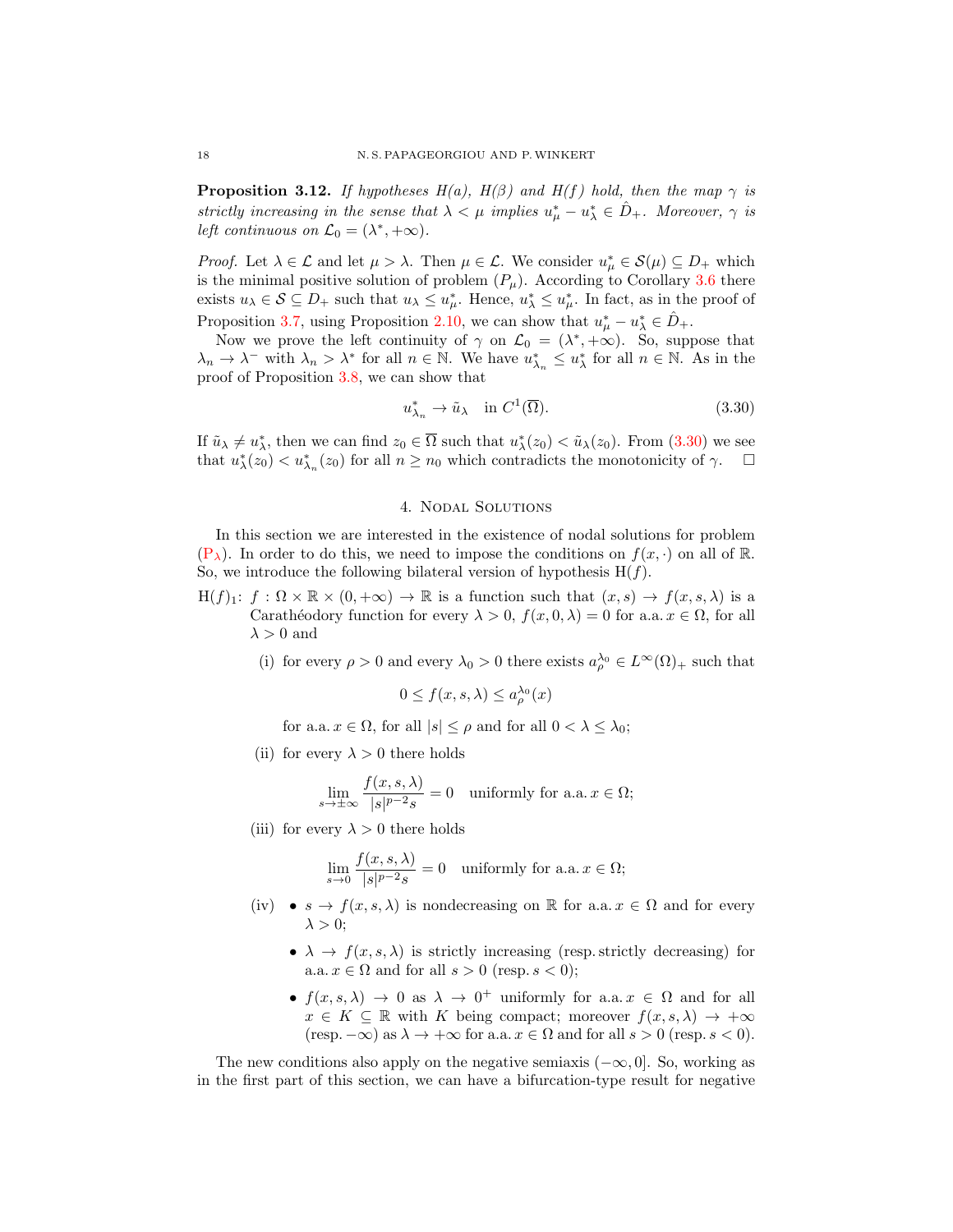solutions of  $(P_{\lambda})$ . More precisely, let

 $\tilde{\mathcal{L}} = \{\lambda > 0: \text{ problem } (\mathbf{P}_{\lambda}) \text{ has a negative solution}\},\$ 

 $\tilde{\mathcal{S}}(\lambda) = \{u : u \text{ is a negative solution of problem } (\mathbf{P}_{\lambda})\}.$ 

Then there exists  $\tilde{\lambda}^* > 0$  such that

$$
\tilde{\mathcal{L}} = \left[ \tilde{\lambda}^*, +\infty \right), \quad \tilde{\mathcal{S}}(\lambda) \subseteq -D_+ \quad \text{for all } \lambda \in \tilde{\mathcal{L}},
$$

problem  $(P_{\lambda})$  has two negative solutions for all  $\lambda > \tilde{\lambda}^*$  and problem  $(P_{\lambda})$  admits a greatest negative solution  $v^*_{\lambda} \in \tilde{S}(\lambda) \subseteq -D_+$  for every  $\lambda \in \tilde{\mathcal{L}}$ .

Let  $\lambda_0^* = \max{\lambda^*, \tilde{\lambda}^*}$ . Then problem  $(P_{\lambda})$  has a smallest positive solution  $u_{\lambda}^* \in D_+$  and a greatest negative solution  $v_{\lambda}^* \in -D_+$  for all  $\lambda \geq \lambda_0^*$ . Using them we can generate a nodal solution when  $\lambda \geq \lambda_0^*$  is large enough.

<span id="page-18-1"></span>**Theorem 4.1.** If hypotheses  $H(a)$ ,  $H(\beta)$  and  $H(f)_1$  hold, then there exists  $\lambda_1^* \geq \lambda_0^*$ such that problem  $(P_{\lambda})$  $(P_{\lambda})$  admits a nodal solution  $y_{\lambda} \in [v_{\lambda}^*, u_{\lambda}^*] \cap C^1(\overline{\Omega})$  for all  $\lambda \geq \lambda_1^*$ .

Proof. We consider the following truncation perturbation of the right-hand side nonlinearity of problem  $(P_{\lambda})$ 

$$
\hat{f}_{\lambda}(x,s) = \begin{cases} f(x,v_{\lambda}^*(x),\lambda) + |v_{\lambda}^*(x)|^{p-2}(x)|v_{\lambda}^*(x) & \text{if } s < v_{\lambda}^*(x), \\ f(x,s,\lambda) + |s|^{p-2}s & \text{if } v_{\lambda}^*(x) \le s \le u_{\lambda}^*(x), \\ f(x,u_{\lambda}^*(x),\lambda) + (u_{\lambda}^*(x))^{p-1} & \text{if } u_{\lambda}^*(x) < s. \end{cases}
$$
(4.1)

Of course,  $\hat{f}_{\lambda} : \Omega \times \mathbb{R} \to \mathbb{R}$  is a Carathéodory function for every  $\lambda \geq \lambda_0^*$ . We set  $\hat{F}_{\lambda}(x,s) = \int_0^s \hat{f}_{\lambda}(x,t)dt$  and consider the  $C^1$ -functional  $\hat{\psi}_{\lambda}: W^{1,p}(\Omega) \to \mathbb{R}$  defined by

$$
\hat{\psi}_{\lambda}(u) = \int_{\Omega} G(x, \nabla u) dx + \frac{1}{p} ||u||_{p}^{p} + \frac{1}{p} \int_{\partial \Omega} \beta(x) |u|^{p} d\sigma - \int_{\Omega} \hat{F}_{\lambda}(x, u) dx.
$$

Furthermore, let  $\hat{f}^{\pm}_{\lambda}$  be the positive and negative truncations of  $\hat{f}_{\lambda}(x, \cdot)$ , that is,  $\hat{f}^{\pm}_{\lambda}(x,s) = \hat{f}_{\lambda}(x,\pm s^{\pm}).$  Both are Carathéodory functions. We set  $\hat{F}^{\pm}_{\lambda}(x,s)$  $\int_0^s \hat{f}_\lambda^{\pm}(x,t)dt$  and consider the C<sup>1</sup>-functionals  $\hat{\psi}_\lambda^{\pm}: W^{1,p}(\Omega) \to \mathbb{R}$  defined by

$$
\hat{\psi}_{\lambda}^{\pm}(u) = \int_{\Omega} G(x, \nabla u) dx + \frac{1}{p} ||u||_{p}^{p} + \frac{1}{p} \int_{\partial \Omega} \beta(x) |u|^{p} d\sigma - \int_{\Omega} \hat{F}_{\lambda}^{\pm}(x, u) dx.
$$

Claim 1:  $K_{\hat{\psi}_{\lambda}} \subseteq [v_{\lambda}^*, u_{\lambda}^*] \cap C^1(\overline{\Omega}), K_{\hat{\psi}^+} = \{0, u_{\lambda}^*\}, K_{\hat{\psi}_{\lambda}^-} = \{0, v_{\lambda}^*\}$  for all  $\lambda \geq \lambda_0^*$ Let  $u \in K_{\hat{\psi}_{\lambda}}$ . Then

$$
\langle A(u), h \rangle + \int_{\Omega} |u|^{p-2} u h dx + \int_{\partial \Omega} \beta(x) |u|^{p-2} u h d\sigma = \int_{\Omega} \hat{f}_{\lambda}(x, u) h dx
$$

for all  $h \in W^{1,p}(\Omega)$ . First, let  $h = (u - u_{\lambda}^*)^+ \in W^{1,p}(\Omega)$  in the equality above. Applying [\(4.1\)](#page-18-0) and the fact that  $u^*_{\lambda} \in \mathcal{S}(\lambda)$  gives

$$
\langle A(u), (u - u_{\lambda}^*)^+ \rangle + \int_{\Omega} u^{p-1} (u - u_{\lambda}^*)^+ dx + \int_{\partial \Omega} \beta(x) u^{p-1} (u - u_{\lambda}^*)^+ d\sigma
$$
  
= 
$$
\int_{\Omega} \left[ f(x, u_{\lambda}^*, \lambda) + (u_{\lambda}^*)^{p-1} \right] (u - u_{\lambda}^*)^+ dx
$$
  
= 
$$
\langle A(u_{\lambda}^*), (u - u_{\lambda}^*)^+ \rangle + \int_{\Omega} (u_{\lambda}^*)^{p-1} (u - u_{\lambda}^*)^+ dx + \int_{\partial \Omega} \beta(x) (u_{\lambda}^*)^{p-1} (u - u_{\lambda}^*)^+ d\sigma.
$$

<span id="page-18-0"></span>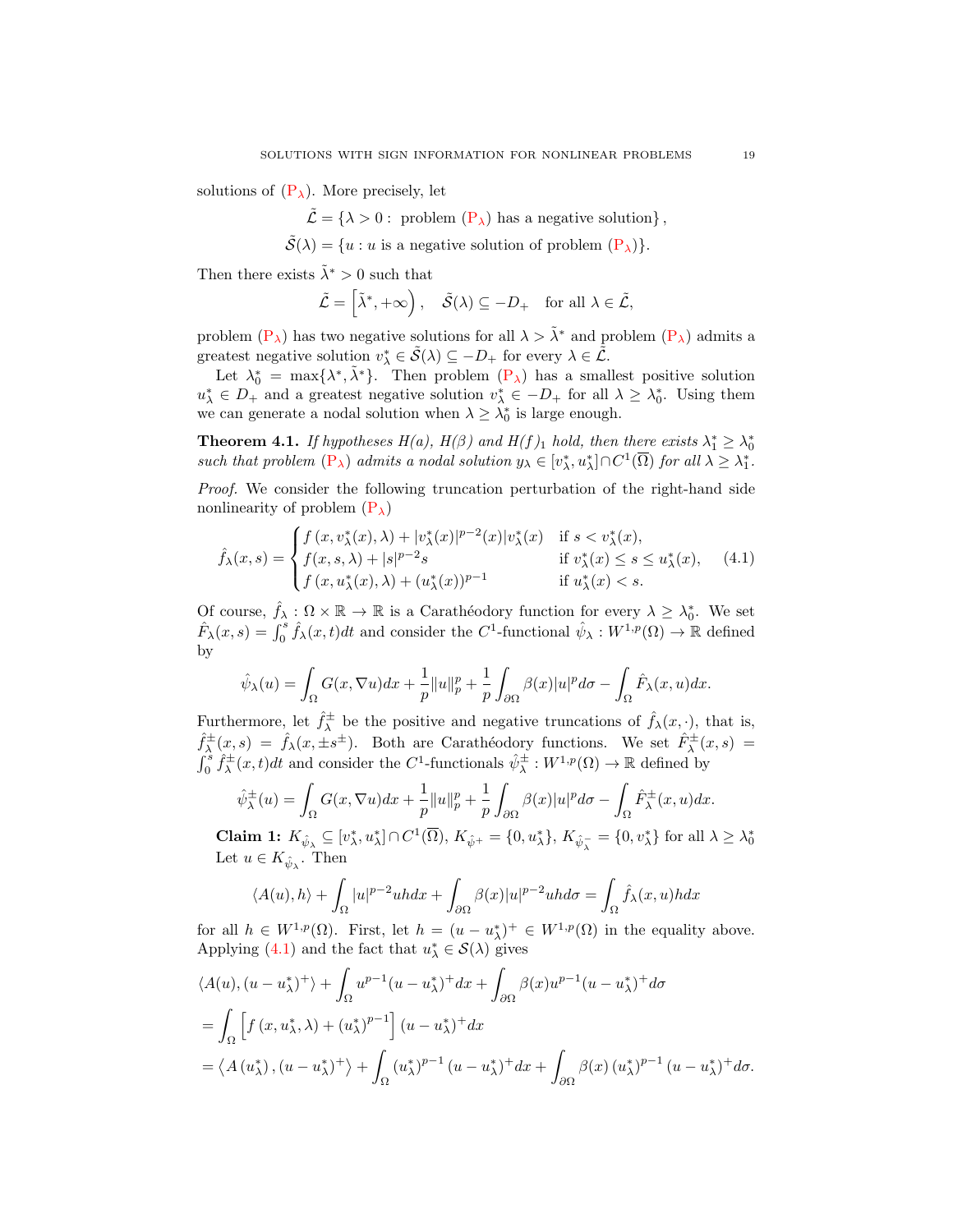As before, see the proof of Proposition [3.5](#page-11-3) or Proposition [3.7,](#page-12-3) this shows that  $u \leq u_{\lambda}^*$ . Similarly, using  $h = (v^* - u)^+ \in W^{1,p}(\Omega)$ , we obtain  $v_{\lambda}^* \leq u$ . Hence,  $u \in [v_\lambda^*, u_\lambda^*].$  Taking [\(4.1\)](#page-18-0) into account, we see that u is a solution of  $(P_\lambda)$ . Then, as before, the nonlinear regularity theory implies that  $u \in C^1(\overline{\Omega})$ . Hence,  $K_{\hat{\psi}_{\lambda}} \subseteq$  $[v_{\lambda}^*, u_{\lambda}^*] \cap C^1(\overline{\Omega}).$ 

In a similar way we prove that

$$
K_{\hat{\psi}^+_{\lambda}} \subseteq [0, u^*_{\lambda}] \cap C^1(\overline{\Omega}) \quad \text{and} \quad K_{\hat{\psi}^-_{\lambda}} \subseteq [v^*_{\lambda}, 0] \cap C^1(\overline{\Omega}).
$$

The extremality of  $u^*_{\lambda}$  and  $v^*_{\lambda}$ , see Proposition [3.11](#page-16-3) and recall  $\lambda \geq \lambda_0^*$ , implies that

$$
K_{\hat{\psi}^+_{\lambda}} = \{0, u^*_{\lambda}\} \text{ and } K_{\hat{\psi}^-_{\lambda}} = \{v^*_{\lambda}, 0\}.
$$

This proves Claim 1.

Claim 2: There exists  $\lambda_1^* \geq \lambda_0^*$  such that  $u_{\lambda}^* \in D_+$  and  $v_{\lambda}^* \in -D_+$  are local minimizers for the functional  $\hat{\psi}_{\lambda}$  for all  $\lambda \geq \lambda_1^*$ .

From [\(4.1\)](#page-18-0) we see that  $\hat{\psi}_{\lambda}$  is coercive. Moreover, it is sequentially weakly lower semicontinuous. So, by the Weierstraß-Tonelli theorem there exists  $\tilde{u}^*_{\lambda} \in W^{1,p}(\Omega)$ such that

<span id="page-19-1"></span>
$$
\hat{\psi}_{\lambda}^{+}(\tilde{u}_{\lambda}^{*}) = \inf \left[ \hat{\psi}_{\lambda}(u) : u \in W^{1,p}(\Omega) \right]. \tag{4.2}
$$

Recall that  $F(x, \eta, \lambda) > 0$  for a.a.  $x \in \Omega$ , for all  $\lambda > 0$  and for all  $\eta \in (0, +\infty)$ . Hence

<span id="page-19-0"></span>
$$
\int_{\Omega} F(x, \eta, \lambda) dx \to +\infty \quad \text{as } \lambda \to +\infty.
$$
 (4.3)

Fix  $\tilde{\lambda} > 0$ , recall that  $u_{\tilde{\lambda}}^* \in D_+$  and choose  $\eta \in (0, \min_{\overline{\Omega}} u_{\tilde{\lambda}}^*)$ . On account of Proposition [3.12](#page-17-1) we have

$$
\eta < \min_{\overline{\Omega}} u_{\tilde{\lambda}}^* \le \min_{\overline{\Omega}} u_{\lambda}^* \quad \text{for all } \lambda \ge \tilde{\lambda}.
$$

This fact along with [\(4.1\)](#page-18-0) yields

$$
\hat{\psi}_{\lambda}^{+}(\eta) = \frac{\eta^{p}}{p} \|\beta\|_{L^{1}(\partial \Omega)} - \int_{\Omega} F(x, \eta, \lambda) dx \quad \text{for all } \lambda \geq \tilde{\lambda}.
$$

From [\(4.3\)](#page-19-0) we see that by choosing  $\tilde{\lambda} > 0$  large enough we obtain  $\hat{\psi}^+_{\lambda}(\eta) < 0$  for all  $\lambda \geq \lambda$ . Then

$$
\hat{\psi}_{\lambda}^{+}(\tilde{u}_{\lambda}^{+}) < 0 = \hat{\psi}_{\lambda}^{+}(0) \quad \text{for all } \lambda \geq \lambda_{1}^{*} = \max\left\{\tilde{\lambda}, \lambda_{0}^{*}\right\},
$$

see [\(4.2\)](#page-19-1). Therefore,  $\tilde{u}^*_{\lambda} \neq 0$  for all  $\lambda \geq \lambda_1^*$ .

Since  $\tilde{u}^*_{\lambda}\in K_{\hat{\psi}^+_{\lambda}},$  invoking Claim 1, we have

$$
\tilde{u}_{\lambda}^* = u_{\lambda}^* \in D_+ \quad \text{for all } \lambda \ge \lambda_1^*.
$$
\n
$$
(4.4)
$$

Note that

<span id="page-19-2"></span>
$$
\hat{\psi}_{\lambda}\big|_{C^1(\overline{\Omega})_+}=\hat{\psi}_{\lambda}^+\big|_{C^1(\overline{\Omega})_+}.
$$

Thus,  $u_{\lambda}^*$  is a local  $C^1(\overline{\Omega})$ -minimizer of  $\hat{\psi}_{\lambda}$  for all  $\lambda \geq \lambda_1^*$ , see [\(4.4\)](#page-19-2). Then, Propo-sition [2.6](#page-4-1) implies that  $u_{\lambda}^*$  is a local  $W^{1,p}(\Omega)$ -minimizer of  $\hat{\psi}_{\lambda}$  for all  $\lambda \geq \lambda_1^*$ . This proves Claim 2.

We may assume that

$$
\psi_{\lambda}(v_{\lambda}^*) \leq \psi_{\lambda}(u_{\lambda}^*)
$$
.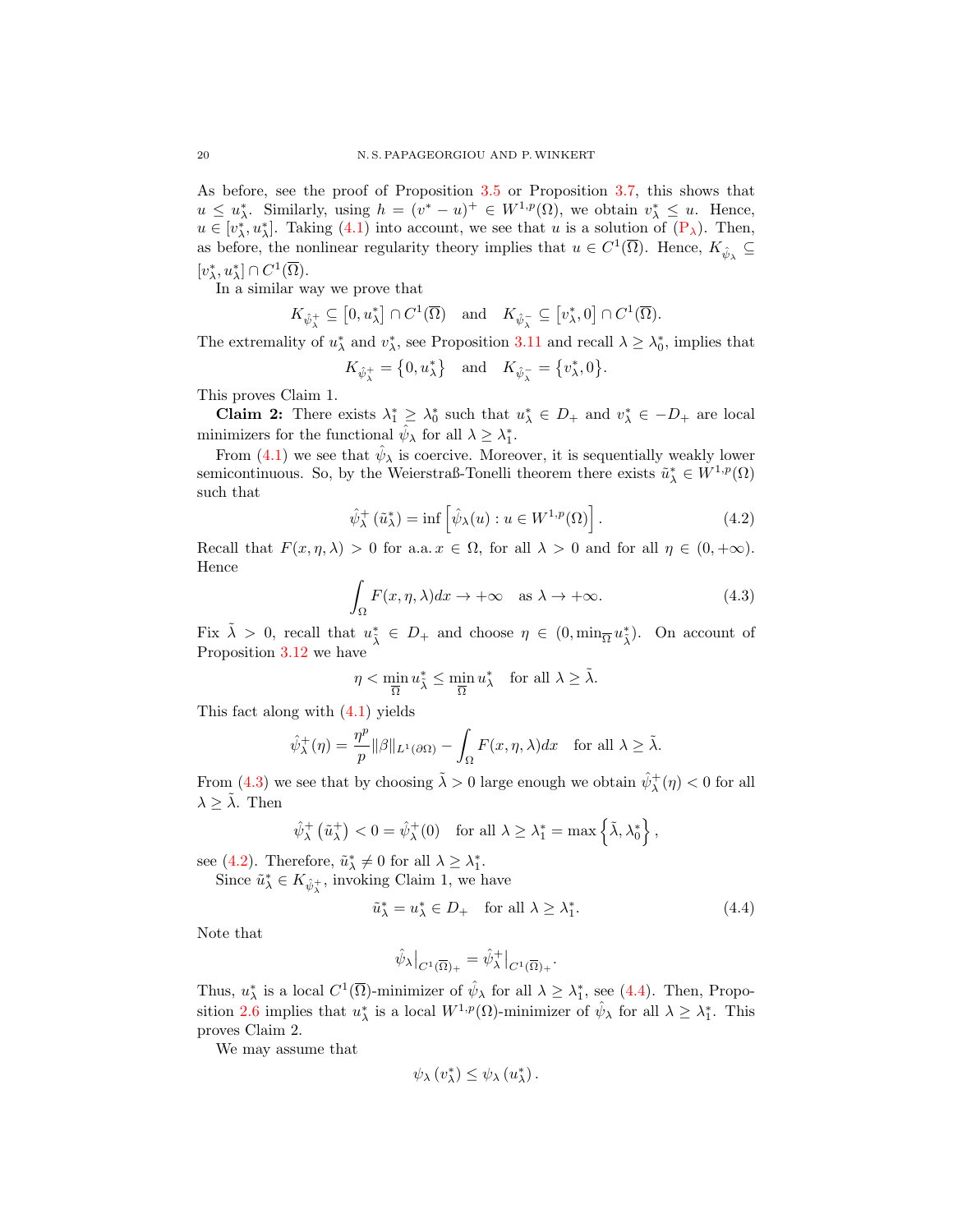The reasoning is similar if the opposite inequality holds. Moreover, we assume that  $K_{\hat{\psi}_{\lambda}}$  is finite, otherwise we already have an infinite number of nodal solutions on account of Claim 1 and the extremality of  $u_{\lambda}^{*}$  and  $v_{\lambda}^{*}$ . This fact and Claim 2 imply that there exists  $\rho \in (0,1)$  such that

$$
\hat{\psi}_{\lambda}(v_{\lambda}^{*}) \leq \hat{\psi}_{\lambda}(u_{\lambda}^{*}) < \inf \left[ \hat{\psi}_{\lambda}(u) : \|u - u_{\lambda}^{*}\| = \rho \right] = m_{\lambda}, \quad \|v_{\lambda}^{*} - u_{\lambda}^{*}\| > \rho \qquad (4.5)
$$

for  $\lambda \geq \lambda_1^*$ .

Because of [\(4.1\)](#page-18-0) we know that  $\hat{\psi}_{\lambda}$  is coercive for all  $\lambda \geq \lambda_0^*$  and this implies that

 $\hat{\psi}_{\lambda}$  satisfies the PS-condition for all  $\lambda \geq \lambda_0^*$  $(4.6)$ 

Then  $(4.5)$  and  $(4.6)$  permit the use of the mountain pass theorem stated as Theo-rem [2.1.](#page-1-0) Therefore, we find  $y_{\lambda} \in W^{1,p}(\Omega)$  such that

<span id="page-20-1"></span><span id="page-20-0"></span>
$$
y_{\lambda} \in K_{\hat{\psi}_{\lambda}}
$$
 and  $m_{\lambda} \le \hat{\psi}_{\lambda}(y_{\lambda}).$  (4.7)

From  $(4.5)$  and  $(4.7)$  it follows that

<span id="page-20-4"></span><span id="page-20-3"></span><span id="page-20-2"></span>
$$
y_{\lambda} \notin \{u_{\lambda}^*, v_{\lambda}^*\} \quad \text{for all } \lambda \ge \lambda_1^*.
$$
 (4.8)

In addition, from [\(4.7\)](#page-20-2) and Claim 1, we have

$$
y_{\lambda} \in [v_{\lambda}^*, u_{\lambda}^*] \cap C^1(\overline{\Omega}) \quad \text{for all } \lambda \ge \lambda_1^*.
$$
 (4.9)

From [\(4.8\)](#page-20-3) and [\(4.9\)](#page-20-4) we see that if we can show the nontriviality of  $y_{\lambda}$ , then this will be a nodal solution of  $(P_\lambda)$ . To this end, note that  $y_\lambda$  is a critical point of mountain pass type for  $\hat{\psi}_{\lambda}$ . Therefore, we obtain

<span id="page-20-6"></span><span id="page-20-5"></span>
$$
C_1\left(\hat{\psi}_\lambda, y_\lambda\right) \neq 0 \quad \text{for all } \lambda \ge \lambda_1^*,\tag{4.10}
$$

see Motreanu-Motreanu-Papageorgiou [\[17,](#page-23-7) Corollary 6.81, p. 168]. We consider the homotopy  $h_{\lambda} : [0,1] \times W^{1,p}(\Omega) \to \mathbb{R}$  defined by

$$
h_{\lambda}(t, u) = (1 - t)\hat{\psi}_{\lambda}(u) + t\varphi_{\lambda}(u) \quad \text{for all } \lambda \ge \lambda_1^*.
$$

Suppose we could find sequences  $\{t_n\}_{n\geq 1} \subseteq [0,1]$  and  $\{u_n\}_{n\geq 1} \subseteq W^{1,p}(\Omega)$  such that

$$
t_n \to t
$$
,  $u_n \to 0$  in  $W^{1,p}(\Omega)$  and  $(h_{\lambda})'_u(t_n, u_n) = 0$  for all  $n \in \mathbb{N}$ , (4.11)

which results in

$$
\langle A(u_n), h \rangle + (1 - t_n) \int_{\Omega} |u_n|^{p-2} u_n h dx + \int_{\partial \Omega} \beta(x) |u_n|^{p-2} u_n h d\sigma
$$
  
= 
$$
\int_{\Omega} \left[ (1 - t_n) \hat{f}_{\lambda_n}(x, u_n) + t_n f(x, u_n, \lambda_n) \right] h dx \quad \text{for all } h \in W^{1, p}(\Omega).
$$

This means

$$
-\operatorname{div} a(x, \nabla u_n(x)) + (1 - t_n)|u_n(x)|^{p-2}u_n(x)
$$
  
=  $(1 - t_n)\hat{f}_{\lambda_n}(x, u_n(x)) + t_nf(x, u_n(x), \lambda_n)$  for a.a.  $x \in \Omega$ ,  

$$
\frac{\partial u}{\partial n_a} + \beta(x)|u_n|^{p-2}u_n = 0 \text{ on } \partial\Omega.
$$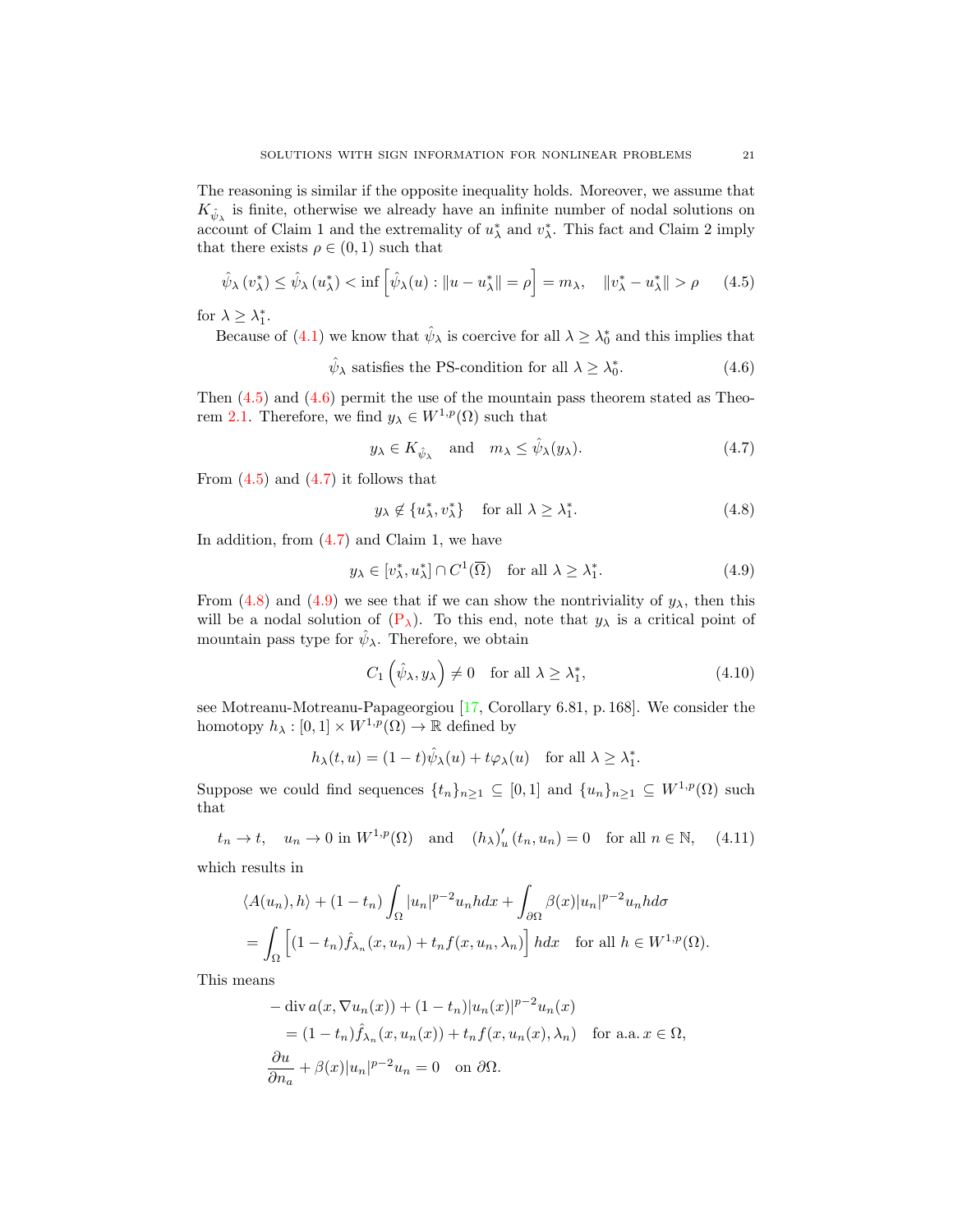From Winkert [\[23\]](#page-23-9) we know that there exists  $c_{20} > 0$  such that  $||u_n||_{\infty} \le c_{20}$  for all  $n \in \mathbb{N}$ . Then the nonlinear regularity theory of Lieberman [\[16\]](#page-23-3) implies that we can find  $\eta \in (0,1)$  and  $c_{21} > 0$  such that

$$
u_n \in C^{1,\eta}(\overline{\Omega})
$$
 and  $||u_n||_{C^{1,\eta}(\overline{\Omega})} \leq c_{21}$  for all  $n \in \mathbb{N}$ .

From [\(4.11\)](#page-20-5) and the compact embedding of  $C^{1,\eta}(\overline{\Omega})$  into  $C^1(\overline{\Omega})$  it follows that  $u_n \to 0$  in  $C^1(\overline{\Omega})$  as  $n \to \infty$ . Hence,  $u_n \in [v_\lambda^*, u_\lambda^*]$  for all  $n \geq n_0$  and so, due to Claim 1,  $\{u_n\}_{n\geq n_0} \subseteq K_{\hat{\psi}_{\lambda}}$ . This contradicts the finiteness of  $K_{\hat{\psi}_{\lambda}}$ . Therefore, [\(4.11\)](#page-20-5) cannot occur and so from the homotopy invariance of critical groups, see Gasiński-Papageorgiou  $[12,$  Theorem 5.125, p. 836], we have

$$
C_k\left(\hat{\psi}_\lambda,0\right) = C_k\left(\varphi_\lambda,0\right) \quad \text{for all } k \in \mathbb{N}_0 \text{ and for all } \lambda \ge \lambda_1^*.
$$

Since  $u = 0$  is a local minimizer of  $\varphi_{\lambda}$ , see the proof of Proposition [3.7,](#page-12-3) we obtain

$$
C_k(\hat{\psi}_{\lambda}, 0) = \delta_{k,0} \mathbb{Z} \quad \text{for all } k \in \mathbb{N}_0. \tag{4.12}
$$

Comparing [\(4.10\)](#page-20-6) and [\(4.12\)](#page-21-0) we see that  $y_{\lambda} \neq 0$ . Hence

$$
y_{\lambda} \in [v_{\lambda}^*, u_{\lambda}^*] \cap C^1(\overline{\Omega})
$$

is a nodal solution of problem  $(P_{\lambda})$  for all  $\lambda \geq \lambda_1^*$ 

<span id="page-21-0"></span>. — Первый процесс в постановки программа в серверном становки производительно становки производительно станов<br>В серверном становки производительно становки производительно становки производительно становки производительн

We can improve the conclusion of the previous theorem by strengthening the conditions on the map  $a: \overline{\Omega} \times \mathbb{R}^N \to \mathbb{R}^N$ . The new conditions read as follows.

 $H(a)_1: a(x,\xi) = a_0(x, \|\xi\|_{\mathbb{R}^N})\xi$  with  $a_0 \in C(\overline{\Omega} \times \mathbb{R}_+)$  for all  $\xi \in \mathbb{R}^N$  where  $\mathbb{R}_+$  $[0, +\infty)$  and with  $a_0(x, t) > 0$  for all  $x \in \overline{\Omega}$ , for all  $t > 0$ , hypotheses  $H(a)_1(i)$ , (ii), (iv) are the same as the corresponding hypotheses  $H(a)(i)$ , (ii), (iv) and

(iii)  $(\nabla_{\xi}a(x,\xi)y,y)_{\mathbb{R}^N}\geq c_{22}||y||^2$  for all  $x\in\overline{\Omega}$ , for all  $\xi\in\mathbb{R}^N\setminus\{0\}$ , for all  $y \in \mathbb{R}^N$  and for some  $c_{22} > 0$ .

**Remark 4.2.** So, we have strengthened the coercivity condition on  $\nabla_{\xi}a(x, \cdot)$ .

**Example 4.3.** Let  $\hat{a} \in C^1(\overline{\Omega})$  be such that

 $0 < \eta_0 \leq \hat{a}(x) \leq \eta_1$  and  $0 < \eta_0 \leq ||\nabla \hat{a}(x)||_{\mathbb{R}^N} \leq \eta_1$  for all  $x \in \overline{\Omega}$ .

Then the following maps satisfy hypotheses  $H(a)_1$ :

$$
a_1(x,\xi) = \hat{a} \|\xi\|_{\mathbb{R}^N}^{p-2}\xi + \ln(c + \|\xi\|_{\mathbb{R}^N})\xi \quad with \quad 2 \le p < \infty, \ c > 1,
$$
  
\n
$$
a_2(x,\xi) = \hat{a}(x) \|\xi\|_{\mathbb{R}^N}^{p-2}\xi + \xi \quad with \quad 2 < p < \infty,
$$
  
\n
$$
a_3(x,\xi) = A_0(x)\xi \quad with \quad A_0 \in C^1(\overline{\Omega}, \mathbb{R}^{N \times N}) \quad positive \ definite.
$$

We have the following result.

**Proposition 4.4.** If hypotheses  $H(a)_1$ ,  $H(\beta)$  and  $H(f)_1$  hold, then there exists  $\lambda_1^* \geq \lambda_0^*$  such that problem  $(P_{\lambda})$  $(P_{\lambda})$  has a nodal solution

$$
y_{\lambda} \in \inf_{C^1(\overline{\Omega})} [v_{\lambda}^*, u_{\lambda}^*]
$$

for all  $\lambda \geq \lambda_1^*$ .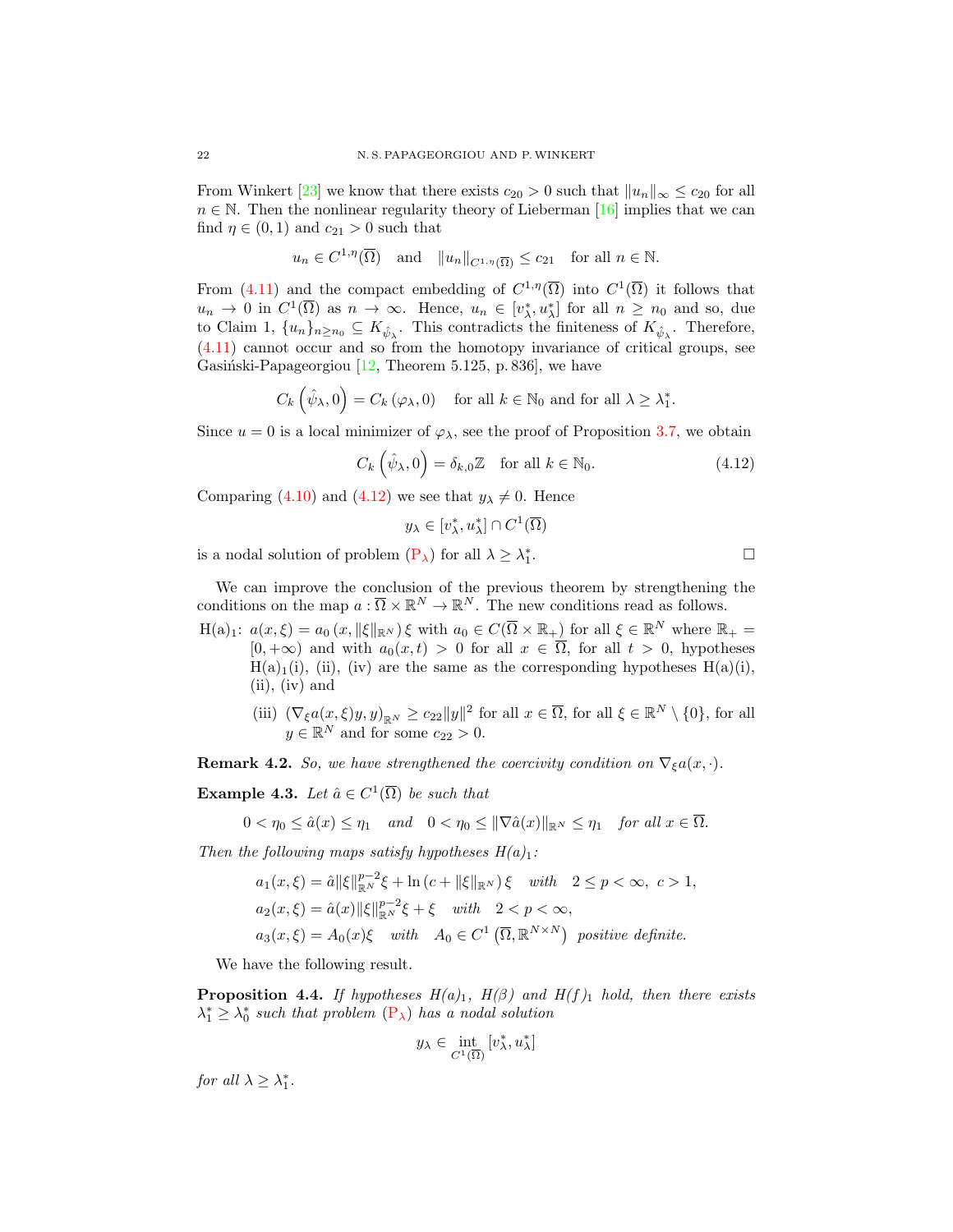*Proof.* From Theorem [4.1](#page-18-1) we know that there exists  $\lambda_1^* \geq \lambda_0^*$  such that problem  $(P_{\lambda})$  $(P_{\lambda})$  admits a nodal solution

<span id="page-22-12"></span>
$$
y_{\lambda} \in [v_{\lambda}^*, u_{\lambda}^*] \cap C^1(\overline{\Omega})
$$

for all  $\lambda \geq \lambda_1^*$ . Since  $y_\lambda \leq u_\lambda^*$  we obtain

$$
-\operatorname{div} a(x, \nabla y_{\lambda}(x)) + |y_{\lambda}(x)|^{p-2} y_{\lambda}(x) = f(x, y_{\lambda}(x), \lambda) + |y_{\lambda}(x)|^{p-2} y_{\lambda}(x)
$$
  
\n
$$
\leq f(x, u_{\lambda}^*(x), \lambda) + (u_{\lambda}^*(x))^{p-1}
$$
  
\n
$$
= -\operatorname{div} a(x, \nabla u_{\lambda}^*(x)) + (u_{\lambda}^*(x))^{p-1}.
$$
\n(4.13)

Hypotheses  $H(a)$ <sub>1</sub>(iii) and the tangency principle of Pucci-Serrin [\[21,](#page-23-13) Theorem 2.5.2, p. 35] imply that

$$
y_{\lambda}(x) < u_{\lambda}^*(x) \quad \text{for all } x \in \Omega. \tag{4.14}
$$

We set

$$
h_1(x) = f(x, y_\lambda(x), \lambda) + |y_\lambda(x)|^{p-2} y_\lambda(x),
$$
  

$$
h_2(x) = f(x, u_\lambda^*(x), \lambda) + (u_\lambda^*(x))^{p-1}.
$$

Evidently,  $h_1, h_2 \in L^{\infty}(\Omega)$  and since  $y_{\lambda}, u_{\lambda}^* \in C^1(\overline{\Omega})$  we infer from [\(4.14\)](#page-22-11) that  $h_1 \prec h_2$ . Then because of [\(4.13\)](#page-22-12) and Proposition [2.9](#page-6-0) we obtain

$$
u_{\lambda}^* - y_{\lambda} \in \hat{D}_+.
$$

In a similar way we prove that

$$
y_{\lambda} - v_{\lambda}^* \in \hat{D}_+.
$$

Therefore, we conclude that  $y_{\lambda} \in \text{int}_{C^1(\overline{\Omega})}[v_{\lambda}^*, u_{\lambda}^*]$ 

#### **REFERENCES**

- <span id="page-22-10"></span>[1] S. Aizicovici, N. S. Papageorgiou, V. Staicu, "Degree Theory for Operators of Monotone Type and Nonlinear Elliptic Equations with Inequality Constraints", Mem. Amer. Math. Soc., Vol. 196, no. 915, 2008.
- <span id="page-22-0"></span>[2] A. Ambrosetti, H. Brezis, G. Cerami, Combined effects of concave and convex nonlinearities in some elliptic problems, J. Funct. Anal.  $122$  (1994), no. 2, 519–543.
- <span id="page-22-6"></span>[3] A. Ambrosetti, P. H. Rabinowitz, Dual variational methods in critical point theory and applications, J. Functional Analysis 14 (1973), 349–381.
- <span id="page-22-8"></span>[4] D. Arcoya, D. Ruiz, The Ambrosetti-Prodi problem for the p-Laplacian operator, Comm. Partial Differential Equations 31 (2006), no. 4-6, 849–865.
- <span id="page-22-1"></span>[5] F. Brock, L. Iturriaga, P. Ubilla, A multiplicity result for the p-Laplacian involving a parameter, Ann. Henri Poincaré 9 (2008), no. 9, 1371–1386
- <span id="page-22-4"></span>[6] T. Cardinali, N. S. Papageorgiou, P. Rubbioni, Bifurcation phenomena for nonlinear superdiffusive Neumann equations of logistic type, Ann. Mat. Pura Appl.  $(4)$  193 (2014), no. 1, 1–21.
- <span id="page-22-9"></span>[7] M. Cuesta, P. Takáč, A strong comparison principle for positive solutions of degenerate elliptic equations, Differential Integral Equations  $13$  (2000), no. 4-6, 721–746.
- <span id="page-22-5"></span>[8] G. Fragnelli, D. Mugnai, N. S. Papageorgiou, Positive and nodal solutions for parametric nonlinear Robin problems with indefinite potential, Discrete Contin. Dyn. Syst. 36 (2016), no. 11, 6133–6166.
- <span id="page-22-2"></span>[9] J. P. García Azorero, I. Peral Alonso, J. J. Manfredi, Sobolev versus Hölder local minimizers and global multiplicity for some quasilinear elliptic equations, Commun. Contemp. Math. 2 (2000), no. 3, 385–404.
- <span id="page-22-7"></span>[10] L. Gasiński, N. S. Papageorgiou, "Nonlinear Analysis", Chapman & Hall/CRC, Boca Raton, 2006.
- <span id="page-22-3"></span>[11] L. Gasiński, N. S. Papageorgiou, Bifurcation-type results for nonlinear parametric elliptic equations, Proc. Roy. Soc. Edinburgh Sect. A 142 (2012), no. 3, 595–623.

<span id="page-22-11"></span>].